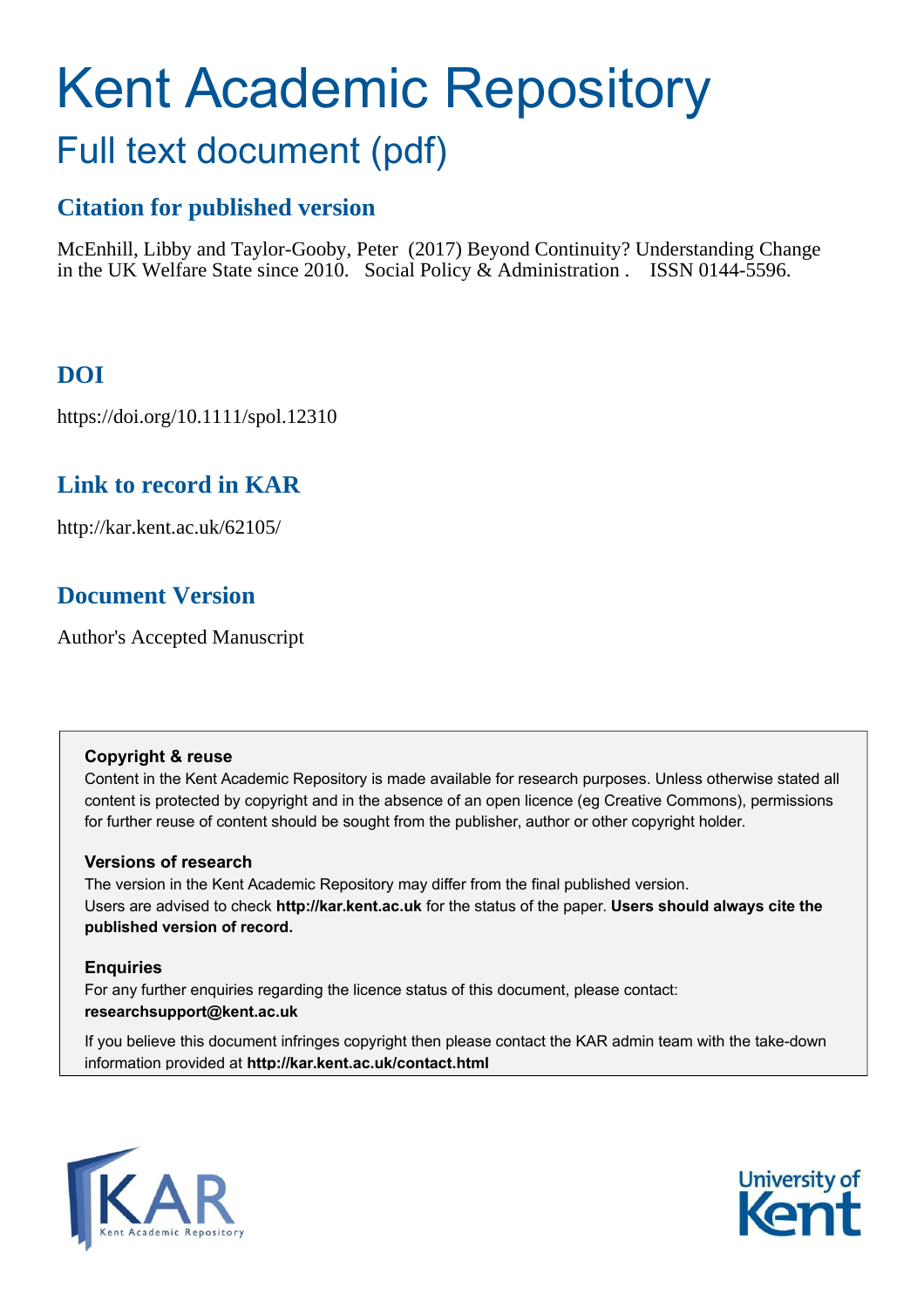## **Accepted for Social Policy and Administration (in press 2017) Beyond continuity? Understanding change in the UK welfare state since 2010**

#### **Libby McEnhill (UK Parliament Library) and Peter Taylor-Gooby (University of Kent)**

Acknowledgements: we are grateful to support from the EU under grant number FP7/320221 for this project as part of the Inspires programme.

#### **Abstract**

One approach to identifying policy change stresses policy instruments, settings and policy paradigms (Hall 1993), while another also considers the process and culmination of various shifts and consequent outcomes (Streeck and Thelen 2005). This paper illustrates the debate through an examination of how far developments in social security policy between the 1997- 2010 New Labour and 2010-15 Coalition governments in the UK constituted real policy shifts. It shows that, despite continuities in instruments and approach there have been substantial changes in the impact of welfare state policies related to short-term benefits, employment and housing. The paper identifies new policy directions leading to a different kind of welfare state concerned less with living standards and equality and more with individual responsibility and paid work. It suggests that this has been achieved without the need for radical changes in instruments and their settings.

KEYWORDS: Social security, welfare policy, UK Coalition, Conservative Party, New Labour, policy change

#### **Introduction**

The UK has been characterized as the paradigmatic majoritarian democracy, allowing the party of government to exercise considerable authority over policy directions. In theory, a new government is in a strong position to redirect policy. The tendency of UK parties to offer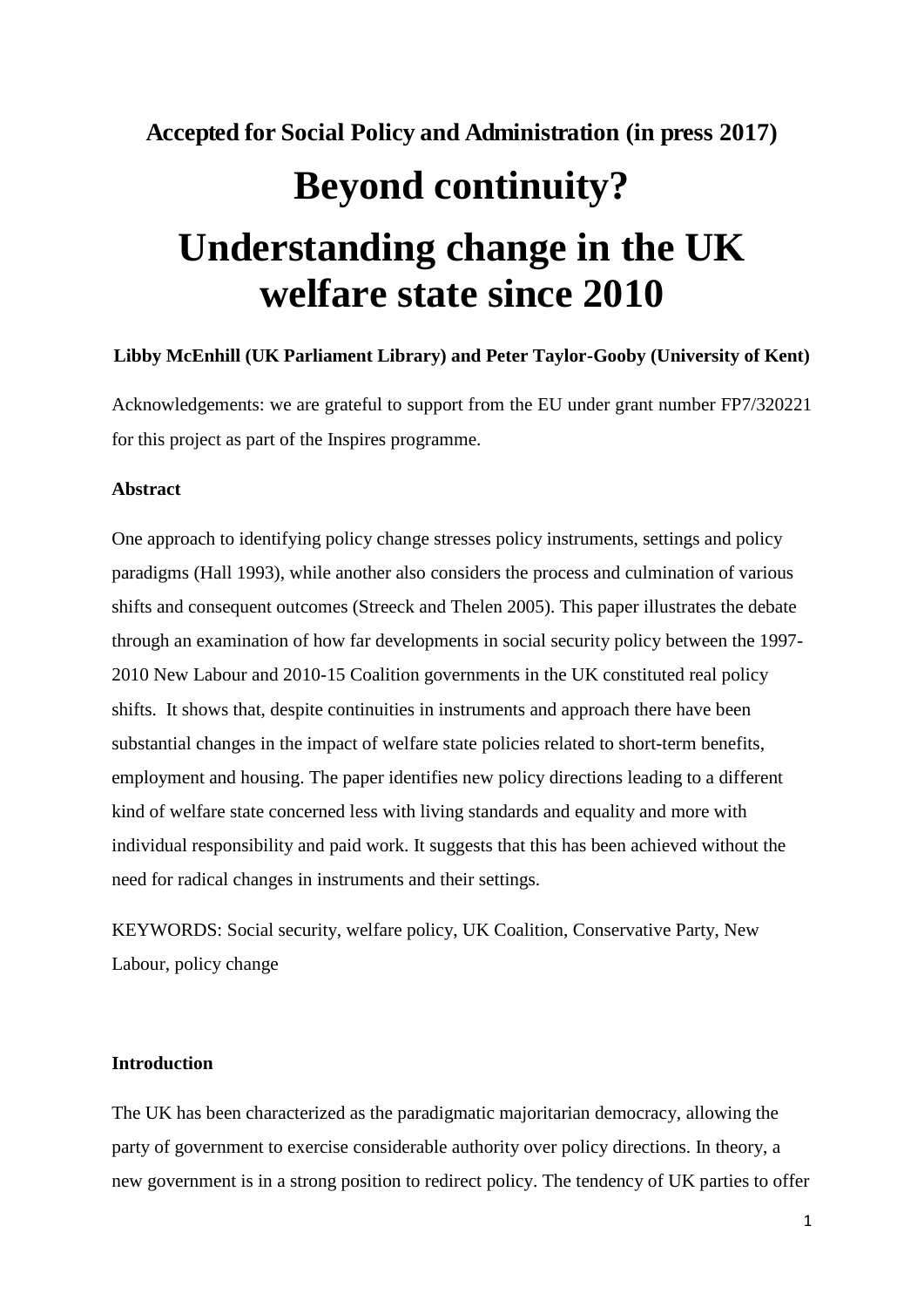sharply contrasting characterisations of their policy approaches in their manifestoes, and the adversarial style of British party politics, certainly supports this impression.

Few areas over the 2010 to 2015 period have been as hotly debated as the main parties' approaches to welfare policy. There is now good quality evidence of the different effects of these approaches, and clear sets of 'new' policies can be identified from 2010, rendering this a fruitful area in which to examine the extent of change under the Coalition. Yet, analyses of social security policy over the period from New Labour, in power since 1997, to the Coalition diverge significantly on the extent of ideological and policy change since 2010. In this paper we use the 1997 to 2015 period to illustrate debates over how and whether change occurs, in what circumstances, and how it can be identified and characterised. These matter for two reasons.

Firstly, there is a practical implication. General elections represent the main point of political engagement for the vast majority of citizens in modern democracies. Understanding the capacity of such events to produce 'real' change, through a change of government or leadership, is important in understanding the capacities and limitations of party systems. Some strands of welfare state theory suggest that opportunities to achieve significant shifts in policy direction in majoritarian democracies are limited (Pierson 1994). These may focus on notions of 'path dependency' or the 'increasing returns and positive feedback that sustain and reinforce institutions through time' (Streeck and Thelen 2005: 6). In explaining where observable shifts do or have occurred, some writers draw on the idea of 'punctuated' path dependency (Krasner 1984). This approach suggests that change is driven by exogenous 'shocks', with long periods of stasis interspersed by periodic ruptures (Thelen 2004: 28-30). The possibility of agent-led change is therefore inhibited in 'settled' times, with the ability of actors to cultivate change realised largely in times of upheaval (Katznelson 2003).

The UK's recent experience challenges this understanding. Alongside many other countries, it experienced a large exogenous 'shock' in the 2008 financial crisis. The pace of policy change in welfare has however remained slow, such that some analyses are reluctant to recognise it as change at all and instead identify broad continuity (Lister and Bennett 2010, McKay and Rowlingson, 2011, Deacon and Patrick, 2011, Driver, 2011). The tendency is to explain 'what might seem to be new as just another version of the old' (Streeck and Thelen,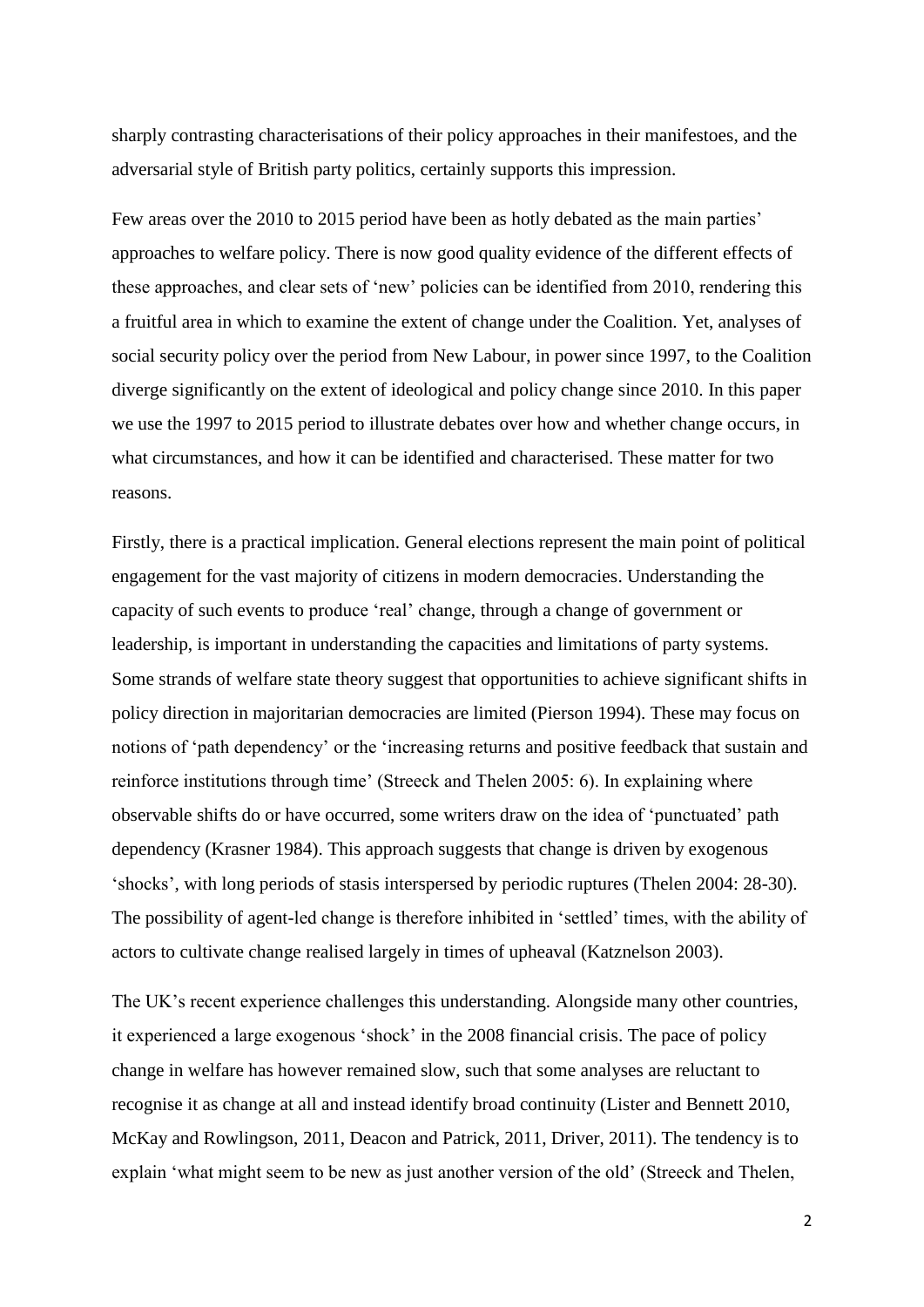2005: 3). Such analyses tend to proceed from a more or less-explicitly identified 'orders of change' approach (Hall 1993), focusing on policy instruments and settings, and tend to be more common in political science analyses. The absence of third-order 'paradigmatic shifts' suggests that the capacity of the incoming Coalition to enact change was limited even in apparently conducive circumstances.

This observation leads to the second important aspect of the debate on how, when and whether change occurs. Different analytical starting points lead to different conclusions. A more outcomes-based analysis suggests that significant change can occur without a definitive rupture or paradigm shift occurring: the CASE series of analyses offer the most comprehensive example of this (Hills, 2015a). They identify significant changes in approaches to welfare policy, particularly with respect to attitudes towards poverty and redistribution, which may have major implications for future governments' policy directions. The models of change deployed in the accounts outlined above appear to miss, or to be unable to account for, these significant shifts.

In part, we suggest, this is because accounts focusing on policy structure lack sufficiently sophisticated tools – examining processes and outcomes of change alongside intentions – to fully understand the implications of gradual, iterative policy development. They therefore tend to understate the extent to which iterative change over a longer timespan (beyond an identifiable 'rupture', which may not be observable) can point towards a more radical policy shift overall.

The value added by this paper is therefore to illustrate how minor policy shifts – which would be understood as first or second-order in Hall's framework, can lead to major – paradigmatic or transformative – change. In doing so, we use, and illustrate the utility of frameworks that direct attention to outcomes and processes alongside policy intentions – notably Streeck and Thelen's (2005) 'beyond continuity' approach. In focusing on the full range of working-age social security policy enacted by New Labour, the Coalition and the Conservatives, the paper additionally takes a different approach to much social policy analysis which has tended to focus on discrete areas, illustrating how seemingly small changes across a range of areas can cumulate to produce an overall transformation.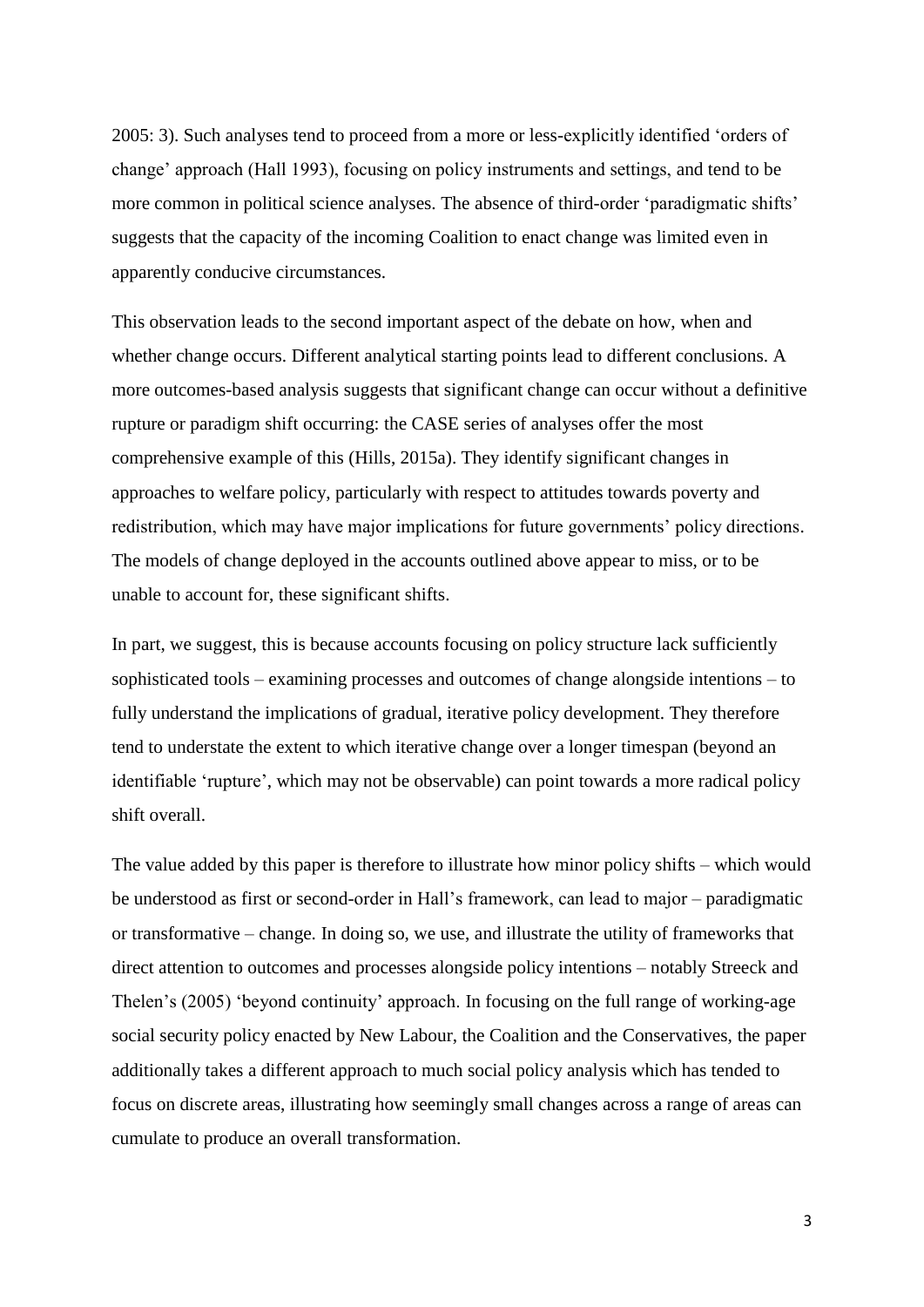This paper therefore contributes to the understanding of both 'what counts' as policy change, and of how governments achieve this: '[cultivating] change from within the context of existing opportunities and constraints' (Streeck and Thelen 2005: 19). This leads towards related concepts of 'strategic action' (Hay 2002) or 'situated agency' (Bevir and Rhodes 2005), focusing on how actors negotiate and challenge constraints. Analysing the application of strategies in pursuit of change provides a means of bridging the gap between broad continuity in higher-level programme structure, and the details of these that engender change in ground-level outcomes. Both approaches are illustrated in existing analyses; in this paper, we attempt to address the disjuncture between their respective conclusions. The use of an alternative theoretical approach provides a different perspective on the extent and significance of reforms since 2010.

The following section of the paper situates it within the current literature, in relation to analyses of change between New Labour and the Coalition. This discussion illustrates how the same sets of policies have been interpreted as displaying both continuity and change. We then outline Streeck and Thelen's theoretical approach and apply it as a means of challenging the dominant perspective in political science-based analyses of the New Labour/Coalition years, which tend to stress continuity. Overall, we suggest that while looking at current instruments highlights continuity, a focus on wider outcomes, and early stage developments under the Conservative government foregrounds change, re-asserting the capacity of parties to act in accordance with their ideological goals and to pursue divergent policy agendas.

#### **Interpretations of UK Welfare Reform**

Policy changes can be analysed along a number of dimensions. In this section we focus on two areas of analysis which have led to different accounts of the extent of change between New Labour and the Coalition: accounts based on policy structures and on policy outcomes.

Policy structure-based accounts of the transition between New Labour and the Coalition have tended to emphasise continuity between the two administrations. This is in spite of the adversarial party culture in which the main UK parties compete and govern, resulting in a need to emphasise the radicalism of ones' own position compared to that of rivals (Cairney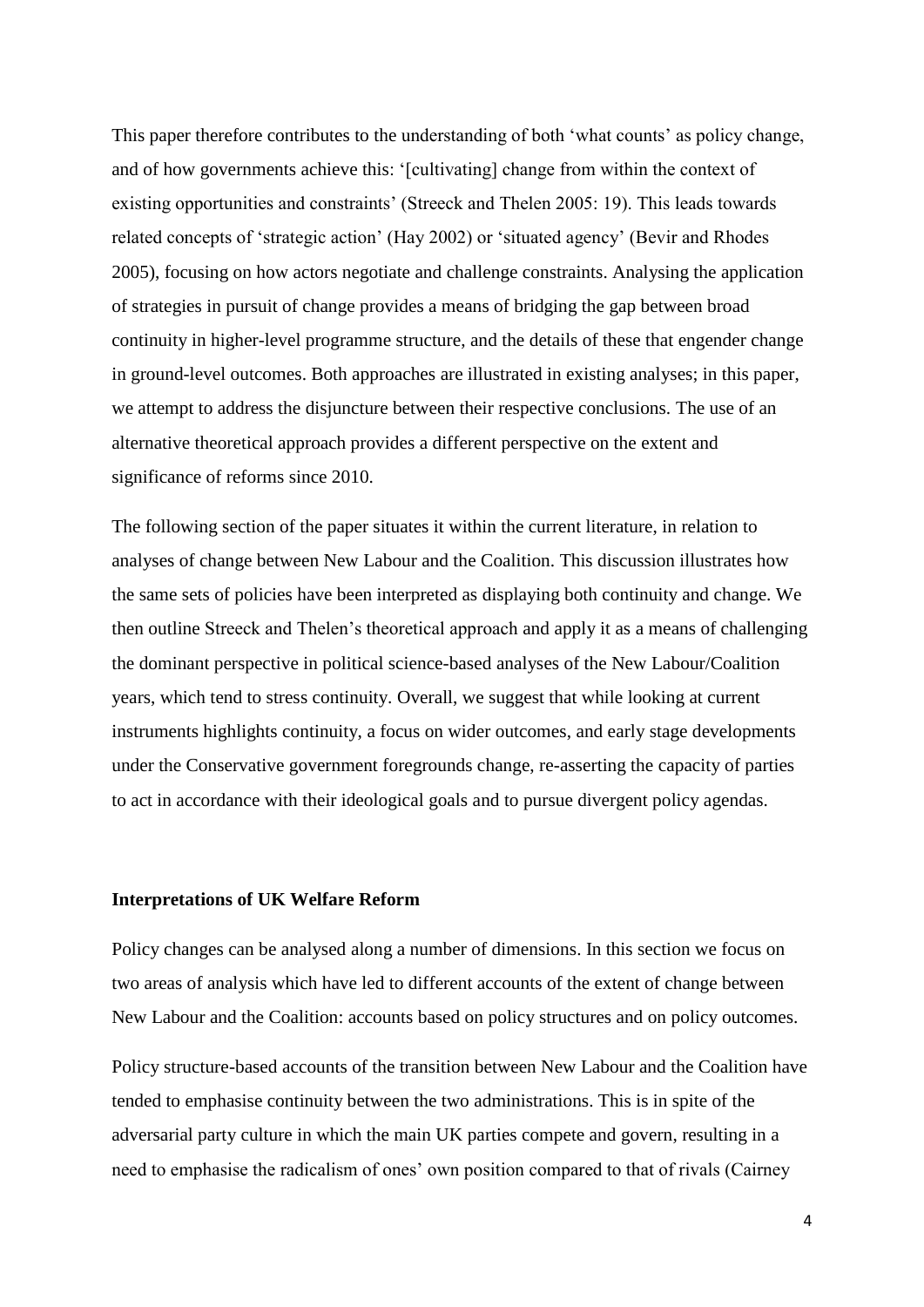2011: 231). Such accounts juxtapose the rhetoric of innovation with the apparent tendency towards 'business as usual' in policy making. They represent a challenge to the identification of the UK system as an exemplar of majoritarian democracy (Lijphart 1999) in which governments have a relatively free hand in terms of policy-making. Instead such accounts suggest that UK policy processes 'may be best seen as consultative and non-radical' (Jordan and Cairney 2013: 240), with less change evident between governments than might be expected.

Hence Lister and Bennett (2010) contend that Conservative welfare-to-work plans in the runup to the election did 'nothing to break out of the policy paradigm established by Labour', simply taking it 'further and faster'. McKay and Rowlingson suggest that although changes in policy settings occurred as the new government took office, the Coalition's approach 'seems to be an intensification of existing policies rather than a new direction' (2011: 146). Deacon and Patrick (2011: 161) state that the incoming parties offered 'not change, but more of the same'. Driver (2011: 106) identifies continuity around welfare-to-work and employment policies, meaning there was 'little to divide government and opposition in the run-up to the 2010 general election and beyond' (2011: 108). Patrick (2012) and Dwyer and Wright (2014) further identify continuity around concepts of social citizenship, including an emphasis on the responsibilities of citizens.

Looking back on the Coalition, Page (2015: 69) suggests that New Labour failed to challenge the residualisation of social security that began under Thatcher, while the Conservatives subsequently downplayed their own social modernisation in government as it proved an uneasy fit with their (un-reconstructed) economic ideology (2015:70). Beech (2015: 265) reflects that on domestic policy, the Coalition presented 'a mixed bag of reform with both continuities and discontinuities, rather than a transformative' politics (emphasis in original). The overall theme and direction, therefore, is a level of continuity.

This is at odds with the policy positions and rhetoric of the Conservatives in opposition. The Conservative Social Justice Policy Group (2007), for example, developed an extensive critique of New Labour's approach to welfare. This subsequently significantly influenced Iain Duncan Smith's approach to the policy area as Secretary of State for Work and Pensions (see, for example, Duncan Smith 2011a and 2012), with the Conservatives leading on welfare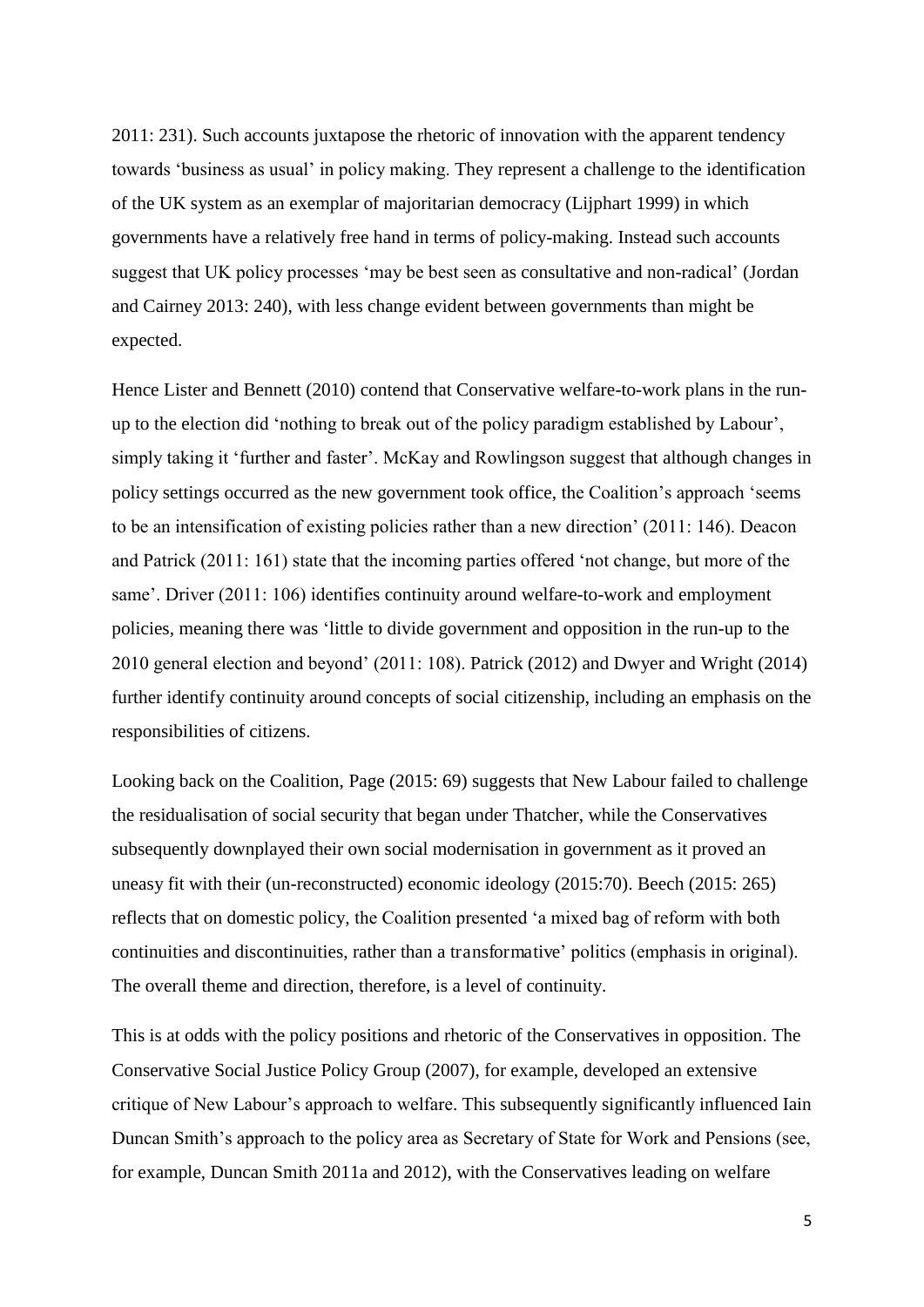policy development in government (McEnhill 2015). Certainly, the new government was perceived as having introduced a significant shift by some activist groups that campaigned vigorously against the Coalition's policy approaches (Williams-Findlay, 2011). Yet, the analyses above suggest that this was a process that may have generated more heat than light.

Figure 1 represents working age welfare policy in the UK since 1997. The policies are divided into sets representing disability and incapacity benefits, active labour market policies, low-income supplements and measures, housing benefit, child benefit, and the new 'austerity' policies introduced by the Coalition and Conservative governments.

Figure 1: UK<sup>1</sup> working-age welfare policy, 1997-2018

Clearly, many over-arching policy structures do remain very similar across all three administrations. The clearest examples of 'change' – which were not available to those writing some of the analyses above – are those enacted by the Coalition and extended in George Osborne's 2015 Emergency Budget. These are the 'austerity' responses represented at the bottom of figure 1. They include the benefit cap, changes to benefit up-rating mechanisms and levels, and a freeze on all working-age benefits for four years effective from April 2016. The up-rating changes in particular represent significant structural change: they will reduce the value of benefits relative to wages, and will substantially reduce incomes for those who rely on them whether in or out of work. However, they take effect over time, and their impact and effect takes time to become apparent (Hills, 2015a). The benefit cap affects a much smaller number of households but has been expected to increase relative poverty, particularly for children (Browne 2012: 23; Children's Society 2013). A further important change within the existing programme structures is the extension of the system of sanctions for non-compliance with increasingly onerous requirements for JSA and ESA claimers, now denying some ten per cent of them full entitlement for periods of between three months and a year (Oakley 2014: 17).

Even despite this, there is little so far that would be easily considered 'third order' change (reframing the policy paradigm) as understood in Hall's (1993) framework, as McKay and

 $\overline{a}$ 

<sup>&</sup>lt;sup>1</sup> The Scotland Act (2016) makes provision to devolve some areas of welfare, including welfare-to-work, disability and housing payments, to the Scottish Government.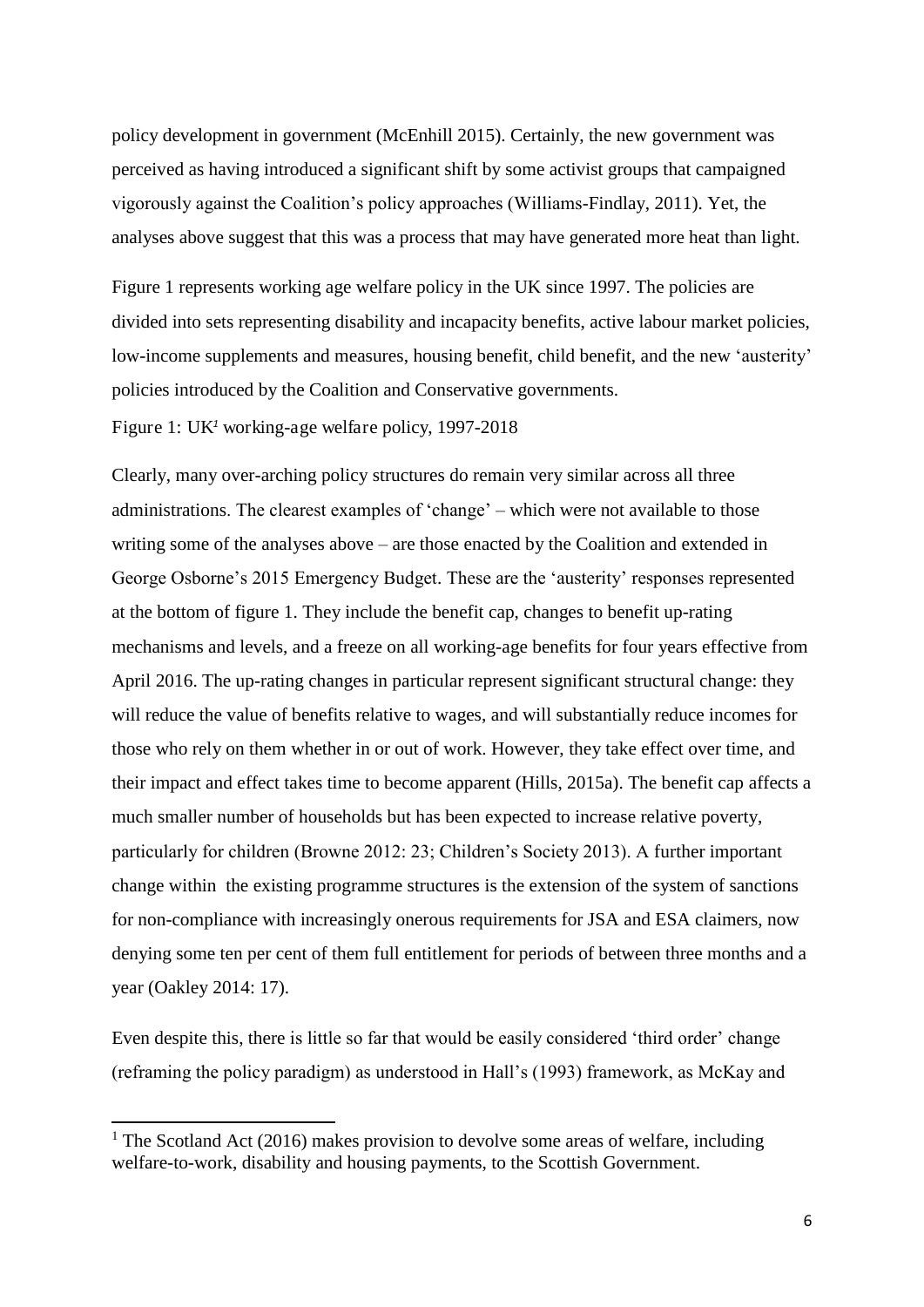Rowlingson (2011) observe. Rather these seem to be changes to settings or levels (first or second order change). Later accounts, focusing more on the outcomes achieved by New Labour and the Coalition respectively, tell a somewhat different story. This divergence points to the wider limitations of looking for change or continuity by examining policy structures alone.

A particularly clear divergence emerges in looking at the respective governments' approaches to poverty and redistribution. Although reducing inequality was not the main focus of New Labour's social policy (Stewart 2007), there was a distinctive focus on both child and pensioner poverty. Both had increased markedly under the previous Conservative governments, and New Labour set about tackling this using a raft of tax and benefit changes (Piachaud and Sutherland 2001). Overall under New Labour, poverty fell, whether measured before or after housing costs (Hills 2013: 23). Hills consequently suggests that a 'striking success' of New Labour's welfare reform programme was the smoothing of incomes across the life cycle, which reflects the prioritisation of child and pensioner poverty (see figure 2) (2013: 7). Continuing New Labour policies maintained this pattern after the 2007/8 recession (Hills 2015b: 39).

Figure 2: Percentage of people in low-income households

#### Source: DWP 2015a

Evaluations of the Coalition's approach based both on currently available data and modelling beyond this, offer a contrast. The 2010 to 2015 period saw changes to benefits that took away more income from the bottom half of households , than was gained in increased tax allowances (Hills 2015b: 39). Changes to up-rating have also cut the value of benefits in real terms. These changes and trends are projected to continue (Hills 2015b: 44), although Universal Credit 'may deliver more money to some poorer households' if it improves benefit uptake (2015b: 5).

These decisions have tilted policy in favour of pensioners, reducing New Labour's intergenerational smoothing effect (Hills 2015a: 5). Cash transfers related to children fell significantly under the Coalition after 2010/11, while spending on pensioner benefits increased (2015b: 34-35). Increases in child poverty are forecast over the period to 2020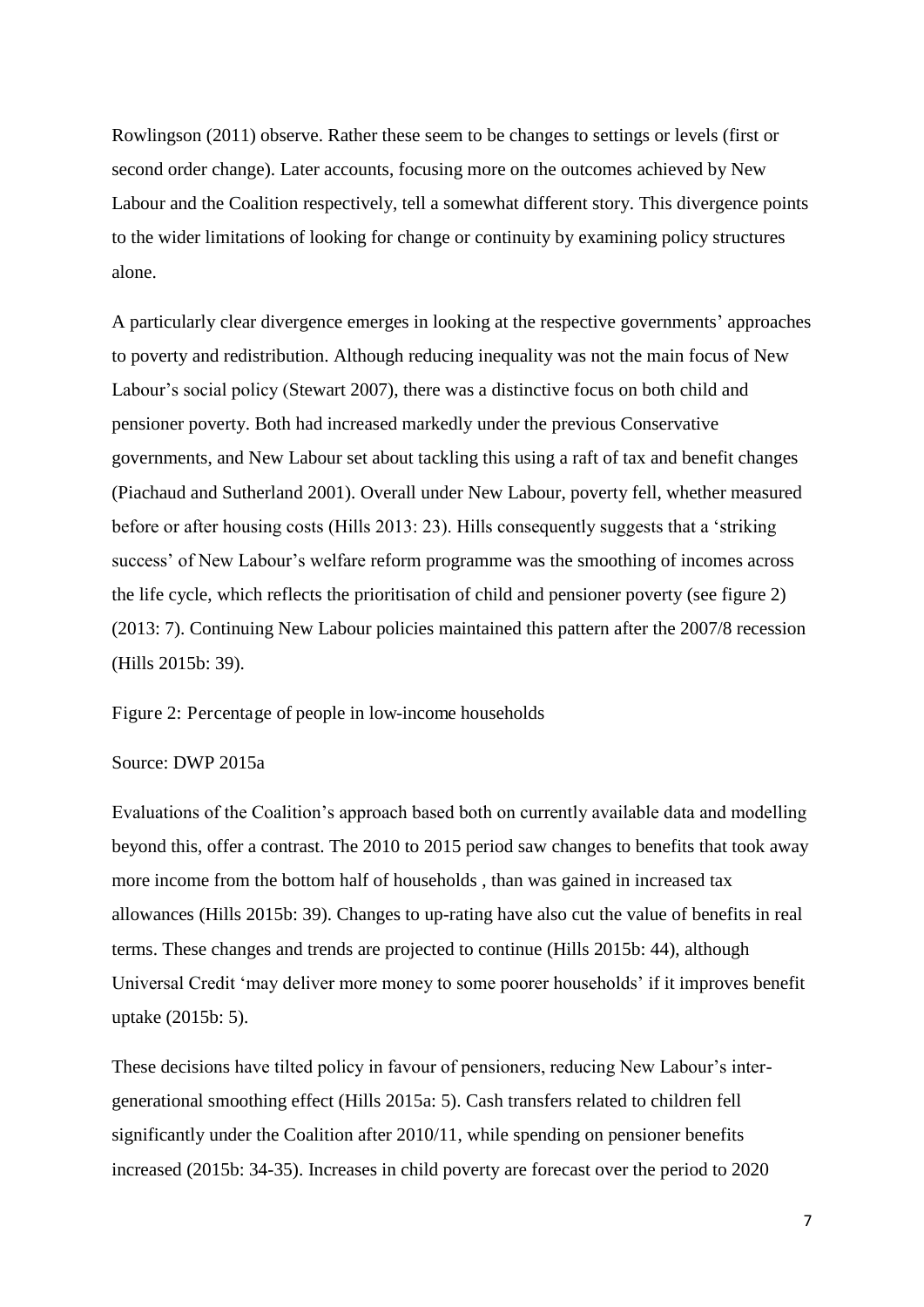(2015b: 44). The (now deferred) tax credit cuts, benefit freezes and further lowering of the benefit cap announced in the July 2015 Budget were projected to reduce the living standards of the lowest decile by some four per cent and the next decile by seven per cent (Hood 2015). The most recent official statistics (figure 2) show no increase in poverty overall (constant at 21 per cent of the population after housing costs), but only cover the period up to early 2014 when inflation was low and before Coalition cutbacks had much effect. Progress on reducing child poverty appears to have stalled as a consequence of spending decisions (McGuinness 2015: 11).

Prior to the 2015 election, Hills cautioned that 'if further "welfare cuts" beyond those already agreed became part of deficit reduction […], losses at the bottom would be increased' (2015b: 8). The policy developments announced in the Emergency Budget (HM Treasury, 2015a) shortly after the election included further cuts to tax credits, housing, incapacity and child benefits, and a lower benefit cap. Moreover, the planned increase in the minimum wage (retitled the National Living Wage) will not be sufficient to offset losses experienced by the majority of low paid people (Johnson 2015: 3). The tax credit cuts were postponed in the Autumn Statement, but significant cuts to entitlements will still take place as part of the shift to Universal Credit (HM Treasury 2015b, 35-7; Finch 2016) At the start of Theresa May's tenure as Conservative leader and Prime Minister, the cuts announced under the previous leadership remain in place.

Looking at outcomes also suggests some evidence of discontinuity in other areas. Welfare-towork and activation programmes are widely identified in the analyses above as an area of continuity between New Labour and the Coalition, and 'active' labour market policies have been a significant element of UK employment policy since the late 1980s (Conservative Party 1987). However, analysis of outcomes between New Labour and the Coalition points to one potentially interesting divergence: the extension of conditionality as an element of activation, and attendant use of sanctions.

The number of JSA claimants facing a sanction each year more than doubled between 2008/09 (the last full year of New Labour) and 2013/14. There was also an increasing disparity between the numbers of sanctions enforced ('adverse' decisions) and those not enforced or overturned ('non-adverse' decisions) (figure 3) for this group. Subsequent decline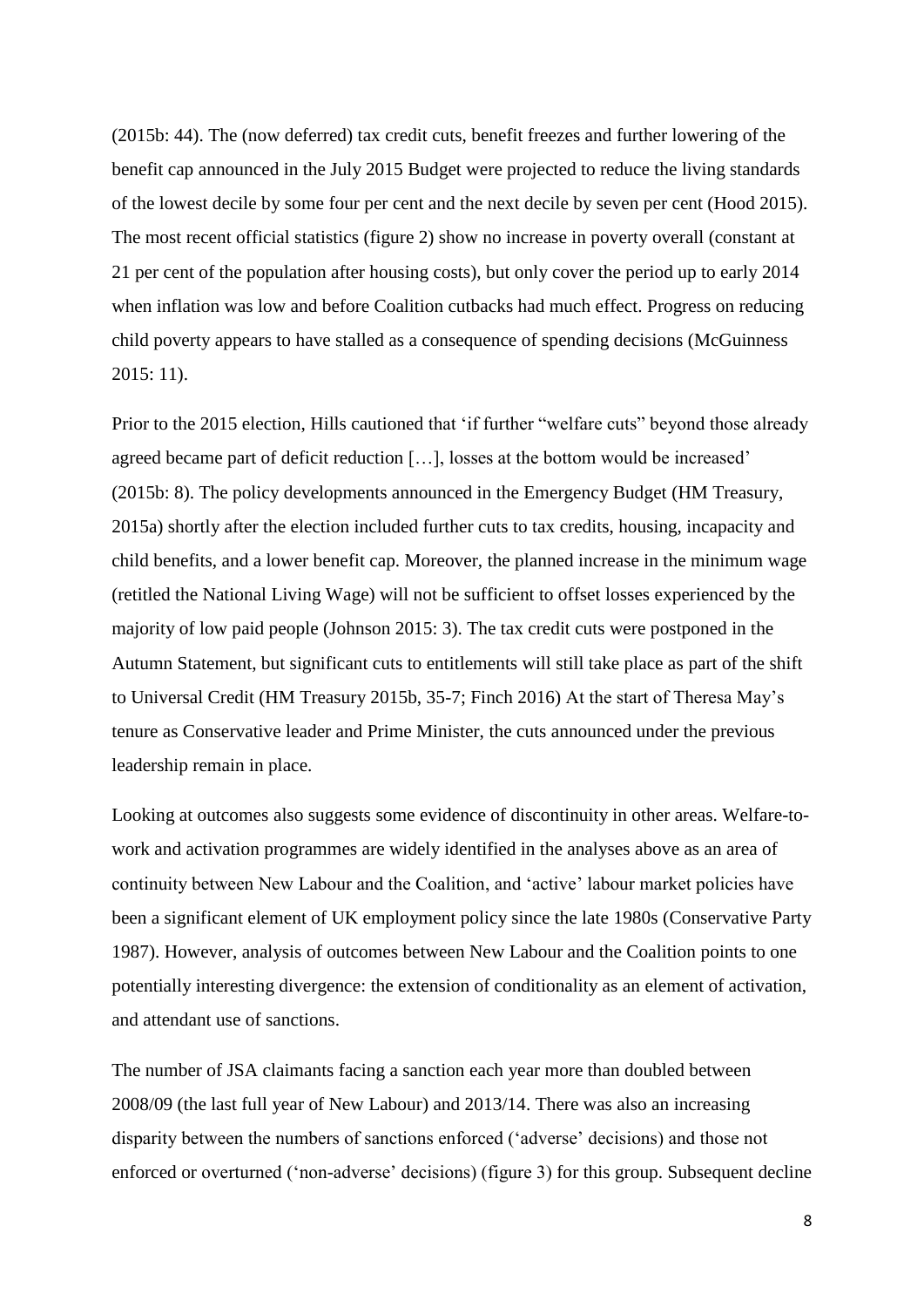in the number of sanctions largely, but not exclusively, reflects a fall in the claimant count (for JSA) and in referrals to the Work Programme (for ESA – see figure 4) (Webster 2014).

Figure 3: JSA sanction decisions, 2006 *–* 2016

Figure 4: ESA sanction decisions, 2009 *–* 2016

#### Source: DWP 2016a

A focus on policy structures would not readily identify discontinuity in either tax and benefit policy, or welfare-to-work: two important areas of the benefit system. Yet in both cases the argument has been made – especially by disability activists in relation to the latter (Benstead et al. 2014; Williams-Findlay 2011) – that significant changes have occurred in the implementation and practice of particular benefits and policies, and that this is evident in outcomes. The general continuity in policy structures is thus not matched by continuity in outcomes. This illustrates the point that analyses focussed on different issues lead to different conclusions so far as continuity and discontinuity are concerned. However, it also points to where we might look to understand this disjuncture, drawing attention to the details of broad policies and the issue of how implementation itself can produce change.

### **Displacement, layering, drift and conversion: identifying system change between New Labour and the Coalition**

In the absence of a definitive rupture in UK welfare policy, our focus must be on what Streeck and Thelen identify as incremental change that produces transformative or discontinuous results (2005: 9). We focus on four of the five processes of institutional change they identify (2005: 19-29): 'displacement', 'layering', 'drift' and 'conversion'. Streeck and Thelen's fifth mode, 'exhaustion', which occurs when a policy direction becomes ineffective and loses all support, is not discussed here since it does not appear relevant to current developments in the British system.

After briefly outlining the main features and mechanisms of each process we go on to identify and discuss notable developments associated with each. We consider how these examples conform to theoretical types and suggest some extensions and modifications to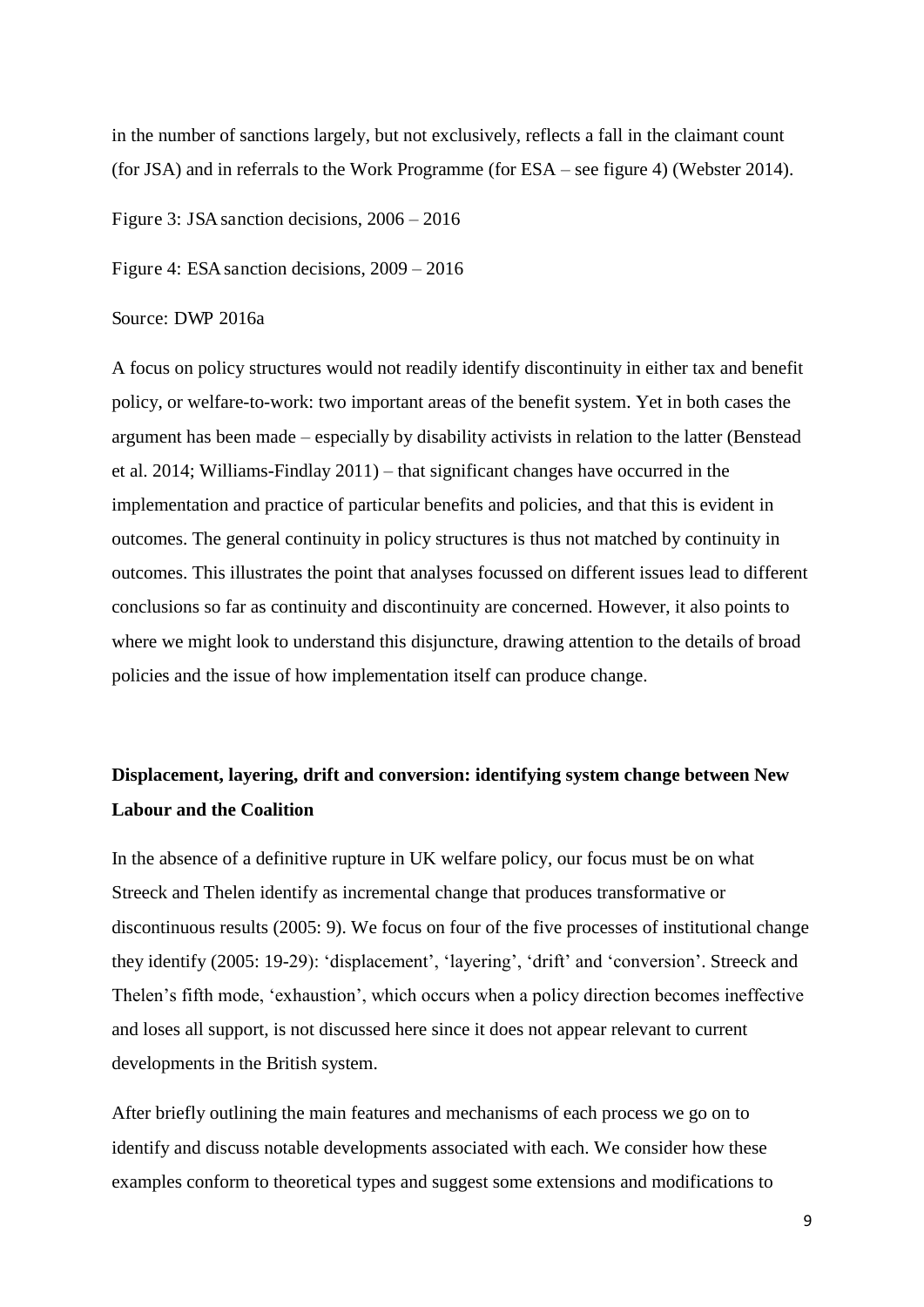Streeck and Thelen's framework. Our analysis suggests that in the area under discussion, displacement, supported by significant elements of layering, has been the dominant modes of enacting change. There is some more limited evidence of drift and conversion.

It is important to note that these are processes rather than discrete moments of change. Many of the processes identified are still unfolding. Further changes and shifts may take place, particularly if the surrounding economic and political context also changes. We necessarily take what Hay and Farrall (2014: 16) refer to as an 'implementation perspective' in trying to understand the significance of current developments. The full impact of these changes is not currently clear and may remain unclear for some years. Changes – in context, leadership, and, of course, government – is likely to have a significant effect on the process of development and may alter it.

Displacement occurs because institutional frameworks are never entirely coherent or uncontested. Less powerful logics may exist residually alongside more dominant strands and ways of thinking, and dominant logics may be pushed aside or discredited in favour of these at particular points in time. This could be facilitated by an external shock, although it 'helps if endogenous change has prepared the ground for this' (Streeck and Thelen 2005: 22). This is because it is difficult for one logic to supplant another if it lacks legitimacy or perceived authenticity, or if key actors have failed to 'buy in' to it.

Displacement may also entail the 'rediscovery or activation of previously suppressed or suspended possibilities' (2005: 21). Streeck and Thelen suggest that a representative example of this kind of change is the shift from Keynesian to neo-liberal economic logics that accelerated under the Thatcher governments in the 1980s (2005: 20). This is understood as actively cultivated rather than economically and socially inevitable, as the prevailing political narratives of the time may suggest (Hay 2010). Such logics can be viewed as shaping and justifying attempts at welfare state retrenchment under the Thatcher governments. Despite a broad failure to save cash, these resulted in a significant ideological shift in thinking on welfare that subsequently acted as a partial influence on New Labour (Taylor-Gooby 2014).

Detecting processes of displacement involves examining the ideas underpinning policy change within existing policy frameworks. Detail matters here. Just as residual logics exist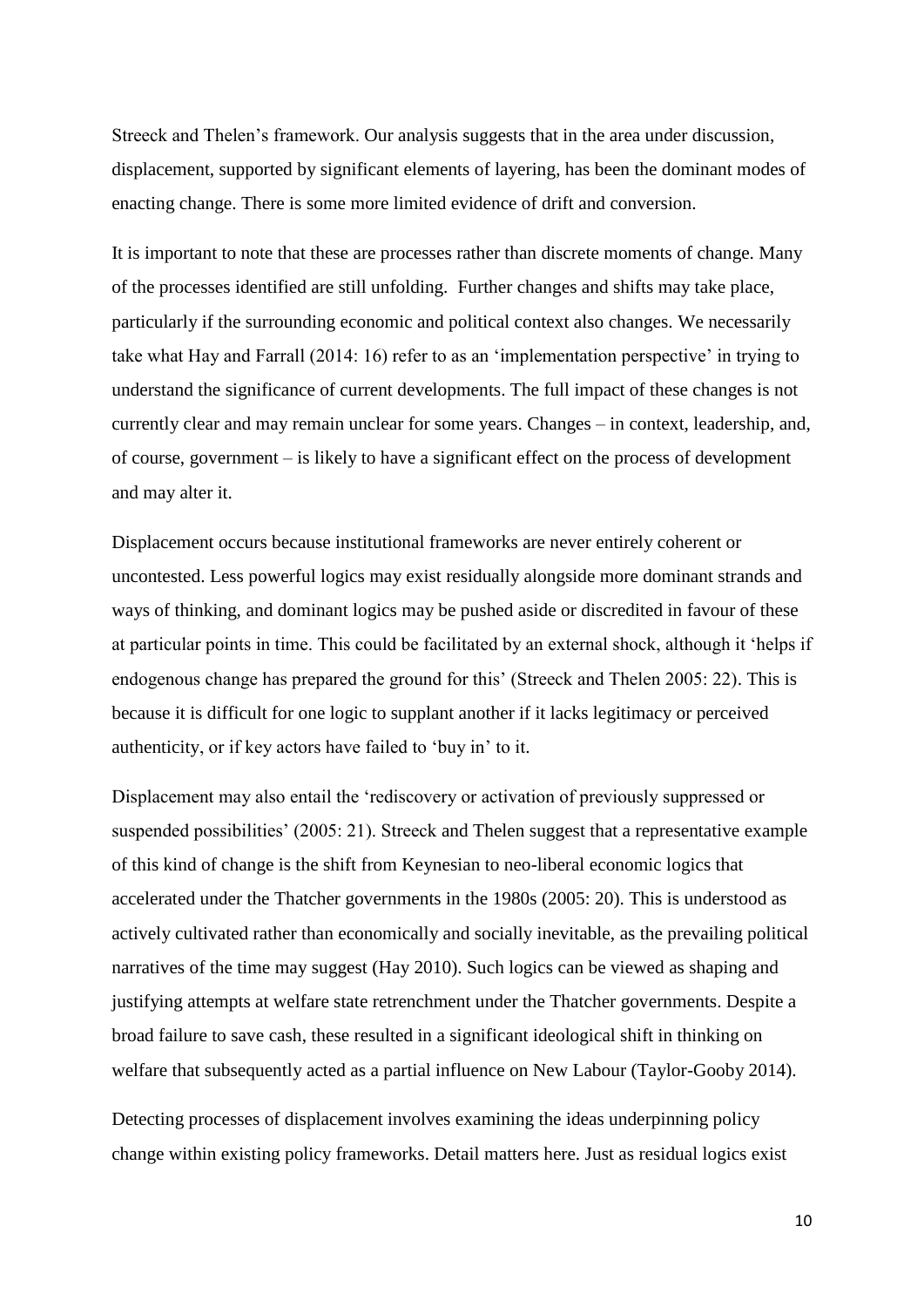alongside more dominant ones in wider political thinking, the ideas informing specific policies are rarely monolithic, but are likely to reflect the multitude of co-existing logics that inform policy structures. Differences are likely to result from the extent to which one logic overshadows another. Parts of New Labour's reforms were influenced by strands of Thatcherite thinking. These ideas included an emphasis on supply-side labour market strategies, embodied in the New Deals and the increases in conditionality applied to the receipt of benefits, drawing on the idea of responsibilities attached to the 'right' to receive welfare. This influence also underpinned New Labour's hesitancy in promoting income redistribution, with the consequence that: 'cash transfers from the state (benefits and tax credits) were not identified – rhetorically, at least – as the central instrument to achieve the Government's objectives' with regard to poverty (Hills 2013: 2).

Some of these elements were broadly sustained and accelerated by the Coalition and Conservatives. Notably, the Work Programme and various work experience schemes imposed a more stringent conditionality regime on claimants, with welfare-to-work accordingly identified as an area of considerable continuity in several of the analyses above, and one where it is difficult to detect displacement. It is important to note that displacement is only one mechanism of change, although it may seem to be the one that exerts the most decisive effect. The absence of processes of displacement in the sub-policy area of welfare-to-work does not preclude the possibility of other types of change occurring within it, as we return to below. Similar, somewhat continuous ideas and logics may still be repurposed to different goals and purposes.

In the areas of policy focused on reducing poverty, there is more evidence of displacement occurring between New Labour and the Coalition. New Labour was, as discussed, hesitant to place redistribution prominently in characterising its approach to poverty. However, the policy instruments deployed in relation to disadvantage addressed relative financial poverty, representing an implicit belief that the welfare state could provide an effective means of dealing with this problem. The 'responsibilities' emphasised by New Labour were therefore, in practice, very much underpinned by a 'right' to support. For example, an integral part of New Labour's strategy with regard to poverty was the targeting of tax credits towards families, deployed in support of the aim of eliminating child poverty by 2020. Some progress

11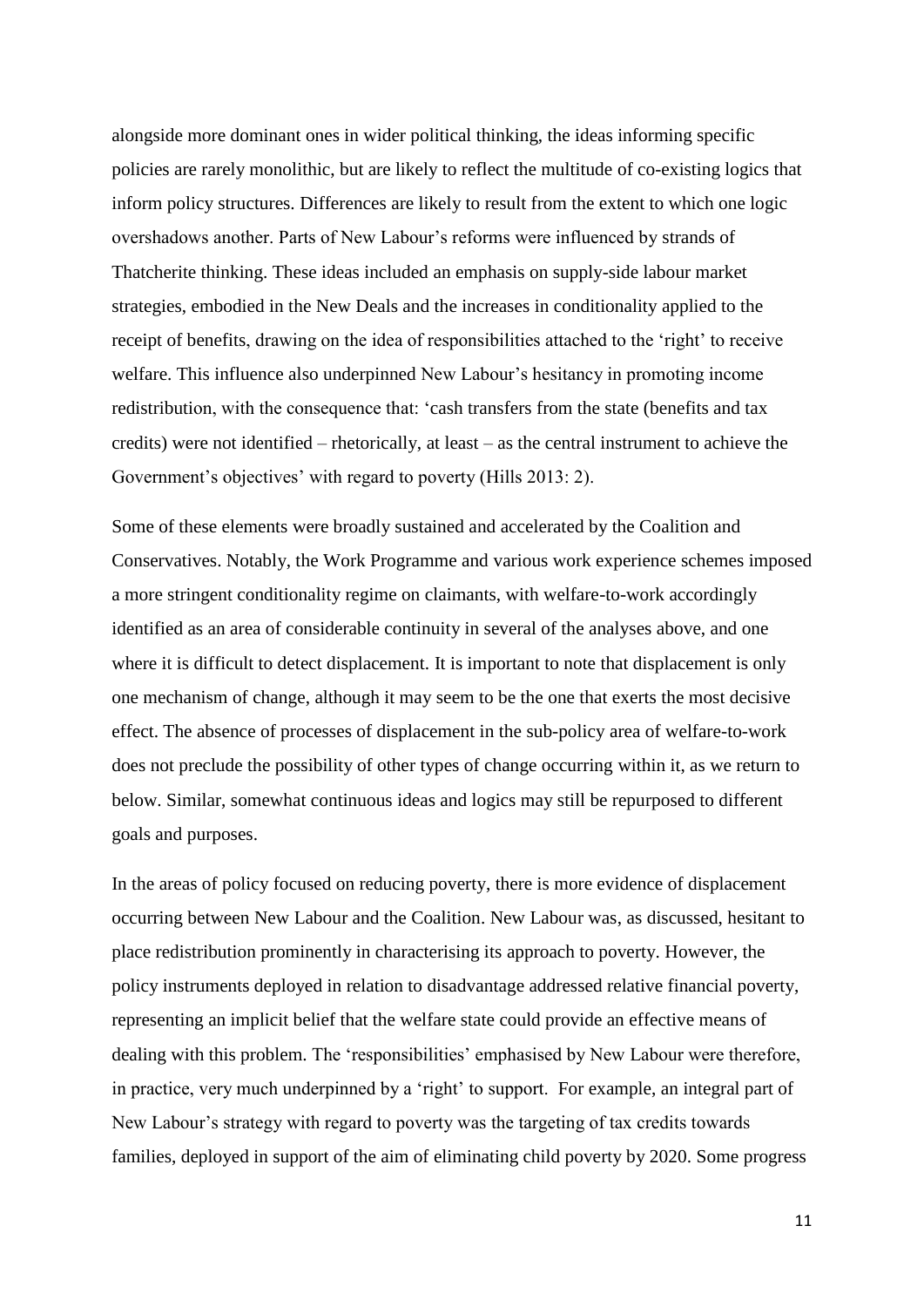was made towards this goal, but further advances depended on increases in in- and out-ofwork benefits that kept pace with inflation. This was a strategy that endorsed the value of spending on welfare. Structurally, parts of the Coalition's approach endorse this. Universal Credit, for example, will continue to 'top up' low wages, and will have a small redistributive impact on the poorest families (Brewer, Browne and Joyce 2011: 3).

However, underneath the broad structures of the Coalition's approach, it is possible to discern more negative perspectives on welfare spending. Partly this can be explained in relation to the identification of the need to reduce public spending as the 'most urgent task' facing the incoming Coalition (HM Government 2010: 7). Indeed, New Labour also proposed cuts to spending in 2010 and 2015, responding to the altered economic context. However, the Coalition's approach was underpinned by a narrative on welfare spending that drew heavily on narratives of welfare as 'waste' (Hayton and McEnhill 2014; see, for example, Duncan Smith 2011b) This is a different logic to that which dominated under New Labour, rendering spending on measures such as tax credits to relieve poverty undesirable on a moral as well as financial basis. Both the Conservatives and Liberal Democrats criticized New Labour's approach, claiming it focused excessively on income transfers and excluded more holistic measurements of poverty (Clegg 2011). The response from the Conservatives in particular has been prolonged discussion of alternative measurements, culminating in Duncan Smith's 2015 announcement of changes to child poverty measurements (DWP 2015b).

These changes focus less on inequality and more on individual and societal problems. The implication is that poverty cannot be addressed without resolving these issues, downgrading the importance of income transfer measures (Hayton and McEnhill 2015). Consequentially, measures such as changes to up-rating and the benefit cap which will increase relative child poverty (Brewer, Browne and Joyce 2011: 25-31; Browne 2012: 23) can be framed as unproblematic because they purport to tackle behavioural issues: notably, the apparently longstanding challenge of 'welfare dependency' (Hickson 2009).

This move away from New Labour's more relative approach indicates a shift towards a different concept of social citizenship. The Coalition's extended use of conditionality and benefit sanctions implies a more strongly communitarian notion of citizenship, dependent on reciprocity and 'fairness' construed as 'deservingness' and achieved through compliance with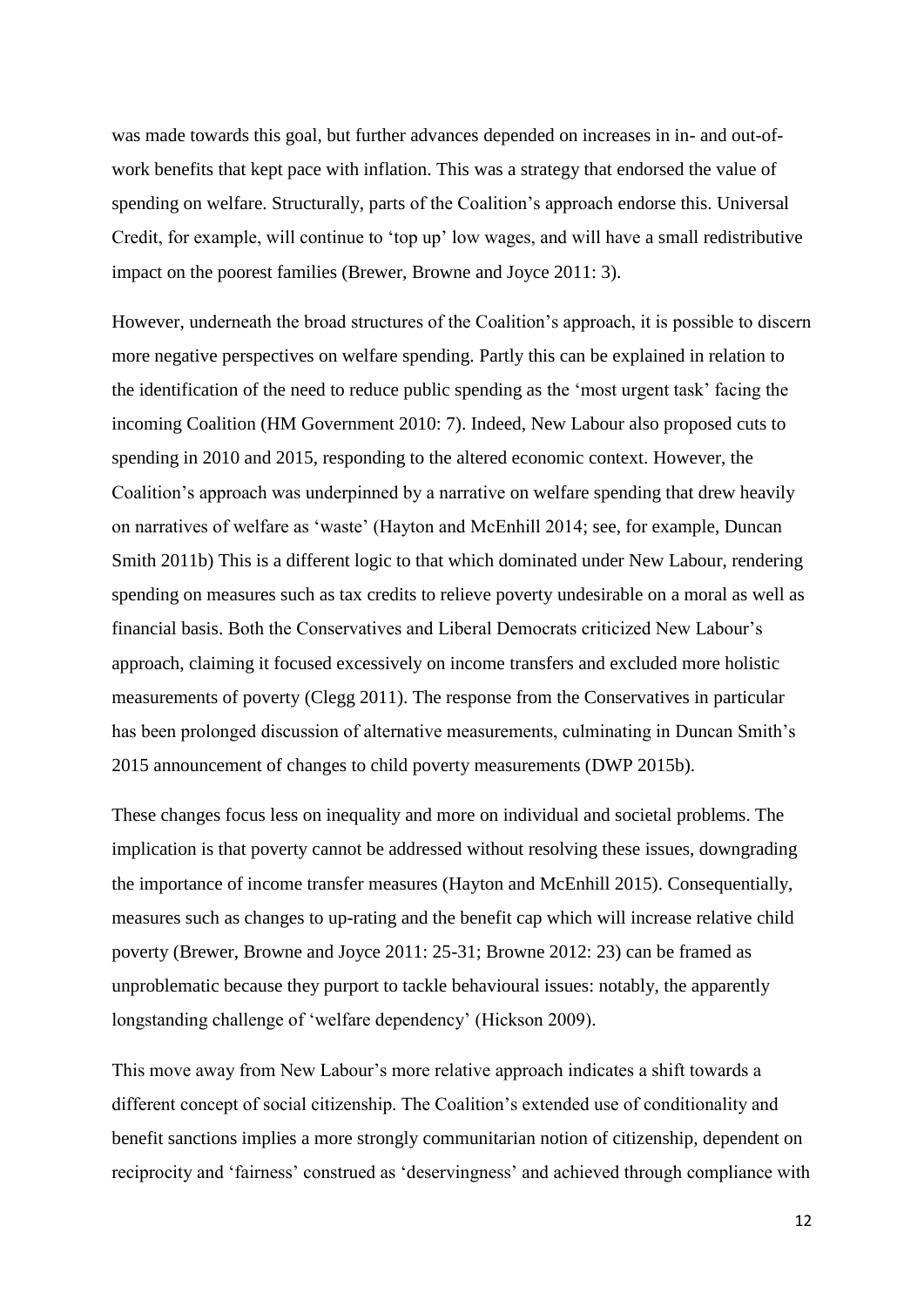the rules of the system. Alongside this, the focus on welfare as 'waste' seems to imply – contra New Labour – that the goal of morally upstanding citizens should be to move away from state support altogether. Displacement is also inferred in policies such as the cap and up-rating changes, which frame deservingness not in terms of need but in terms of fulfilment of conditions and compliance. For some individuals, the 'right' to financial support is accordingly reduced, while the responsibility bourn by the state for alleviating poverty is also limited.

Thus while some policy elements of New Labour's framework have been maintained by the Coalition, displacement is nonetheless in evidence. This has been able to occur in a relatively seamless fashion because of the existence of different logics alongside one another throughout New Labour's time in power. On the one hand, New Labour recognised the need to address relative poverty and saw a role for the state in doing so. On the other, as Blair stated, there was a strong view that 'rights and opportunity without responsibilities are engines of selfishness and greed' (quoted in Craig and Porter, 1998). Under the Coalition, the latter view has been expressed strongly to the detriment of the former, with 'rights' far more conditional on fulfilling 'responsibility'. This translates relatively smoothly to downplaying the more egalitarian elements of New Labour's approach, and focusing to a greater extent on the responsibilities of individuals (Hayton and McEnhill, 2015).

Indications from the early months of the Conservative government suggest that this process will continue and become further embedded in the policies and goals of welfare. For example, as the gap between a higher National Living Wage and benefits for those out of work widens, the welfare system is likely to play a smaller role in reducing poverty. This further reinforces the assumption that financial independence from the state is the primary form of social obligation and responsibility, diminishing the role of the state as a provider of security. This shift is supported by other changes through layering, drift and conversion.

Layering is used as a means of effecting change because buy-in to long-existing systems renders them costly and difficult to dismantle, both financially and politically. Actors seeking to reform such systems have to work around existing elements, and layering can be a means of smoothing the transition between systems embodying differing logics and ideas. It involves the deliberate promotion of differential growth: a new system is introduced to run on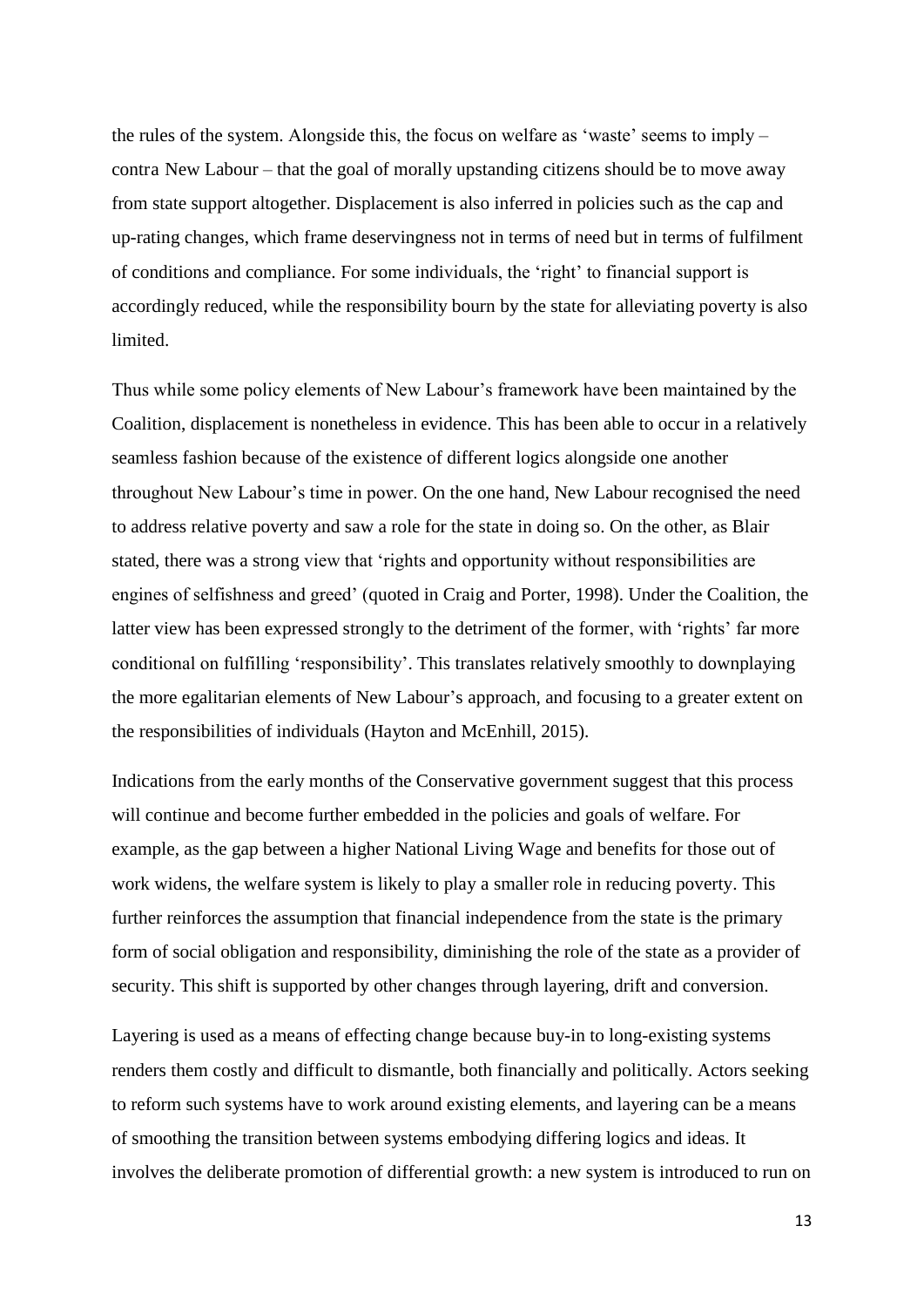top of an existing one, but is set up in such a way that it will grow faster. In the long run, this 'can effect profound change' (Streeck and Thelen 2005: 23), as the earlier system is less and less used and eventually becomes obsolete.

Layering strategies are visible in the Coalition's austerity-focused reform programme, extending further under the Conservatives. The clearest example is in the group of policies represented in purple in figure 1. These include, for example, steps to over-lay all benefits paid to non-working households layered with the benefit cap, initially £26,000, then cut to £23,000 in London and the South East and £20,000 elsewhere.

There are tensions inherent in introducing such limitations within a system designed to pay out amounts that the Government evidently believes are too high. As Robert Joyce of the Institute for Fiscal Studies suggests, although such policy measures 'may well be politically expedient […] for a Government to set a system of benefits which it evidently thinks gives some families excessive entitlements, and to then attempt to "right this wrong" with a cap' seems incoherent (2012). A more consistent approach might have been to limit overall payments: the opportunities offered by the introduction of Universal Credit for such extensive change could have been used to better effect in this case.

However, introducing such sweeping change would be politically and administratively challenging at a time when the Coalition was already committed to extensive administrative reform. The extra conditionality introduced through layering these policies on top of the existing structure can be interpreted therefore a means of reducing the cover provided by the system, and buttressing the appeal to 'responsible' behaviour. It may ultimately contribute to shaping expectations of the level of state support available. Such a method of bringing about change and shaping expectations is gradual and piecemeal, offering a more risk-averse strategy compared with a comprehensive overhaul.

These policies are vulnerable to being viewed as electoral manoeuvres, more concerned with rhetoric than with financial savings (Taylor-Gooby and Taylor 2015), especially as the amounts involved are small in relation to the UK's spending deficit (HM Treasury 2013: 67; 2015: 73). They also offer a means of reinforcing the 'displacement' activity outlined above and are consistent with its implied logic in relation to reducing the role and responsibilities of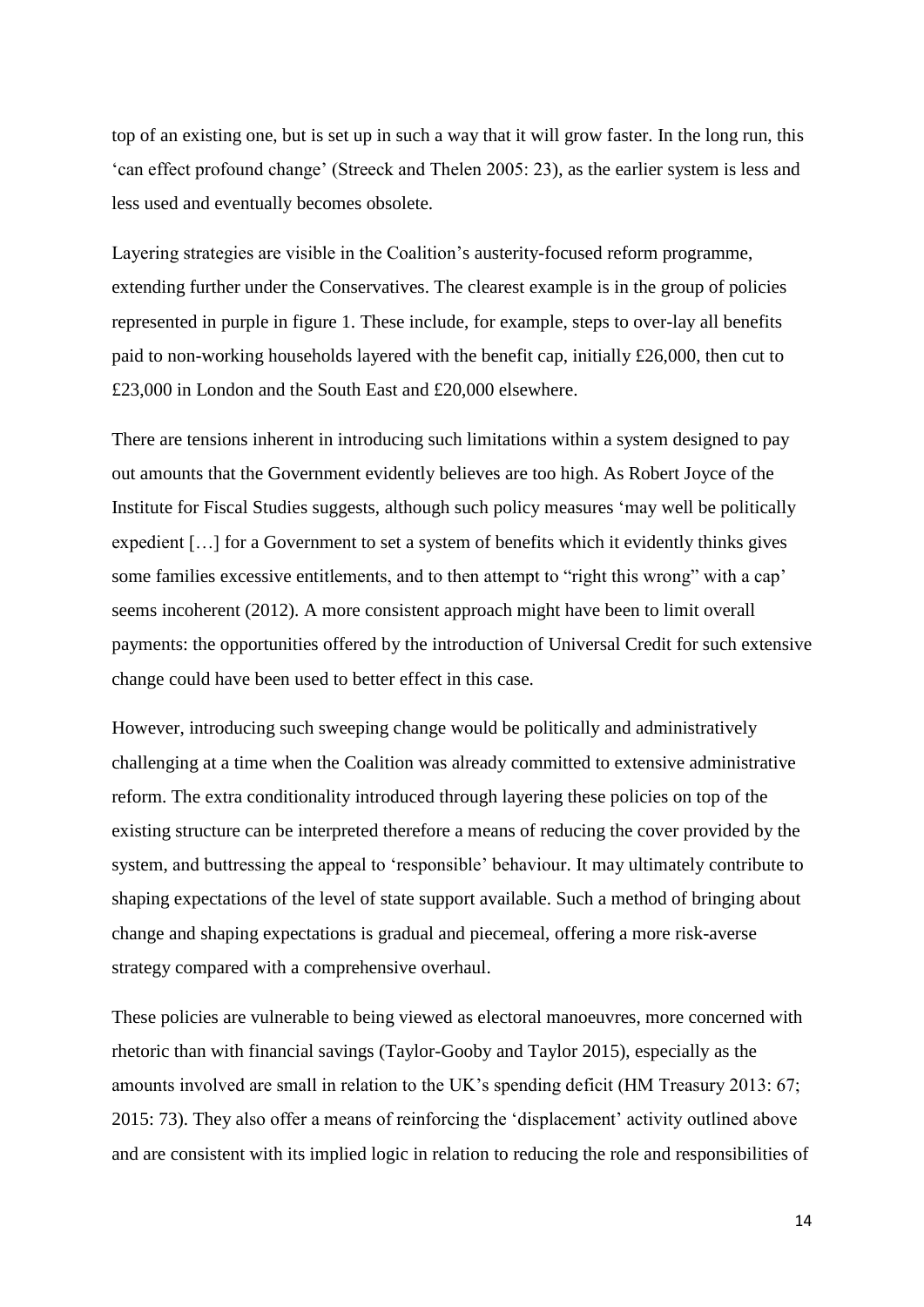the state in providing financial support, while emphasising the responsibilities of individuals and households for their own financial situations.

However, policies such as 'bedroom tax' differ slightly from the understanding of layering set out by Streeck and Thelen. The same might also be said of changes to housing benefit via a series of restrictions, including limitations for young people and the 'bedroom tax'. These changes are not designed so much to replace one system with another as they are to gradually reduce entitlement to financial support without replacement. Such policy instruments conform to the definition of layering, since they run alongside and aim to halt and reverse the growth of a range of existing benefits. However the aim appears to be retrenchment, rather than the development of state welfare in an alternative direction. This suggests that governments may use layering in a slightly different way from that identified by Streeck and Thelen. Where retrenchment and reducing expectations of support is a key objective, somewhat counter-intuitively, the introduction of new layered policies can also be used to scale down existing programmes gradually, rather than scaling across to new, replacement systems.

In contrast, the Coalition's approach to welfare-to-work seems to offer a more conventional example of layering. Labour's New Deals, Flexible New Deals and Employment Zones already incorporated some service provision from the private, voluntary and civil society sectors. The Coalition's Work Programme extended this greatly, enhancing the role of the private sector in particular. Fifteen out of eighteen 'prime contractors' and approximately three in five subcontractors are private companies. To a lesser extent, the role of the voluntary sector is also extended through the Work Programme (McGuinness and Dar 2014:15). This development and the use of Payment by Results have been presented as essential to reducing the costs of welfare-to-work (Freud 2007). In turn this necessarily limits the capacity of the public sector to provide such services, while rapidly expanding the role of the private sector and somewhat supporting third sector organisations.

Interestingly, the Conservative majority government currently plans to reduce sharply outsourced delivery of welfare to work. The Work and Health Programme will be a significantly smaller programme than those it replaces (Work Programme and the specialist disability programme, Work Choice: DWP 2016b). The majority of provision for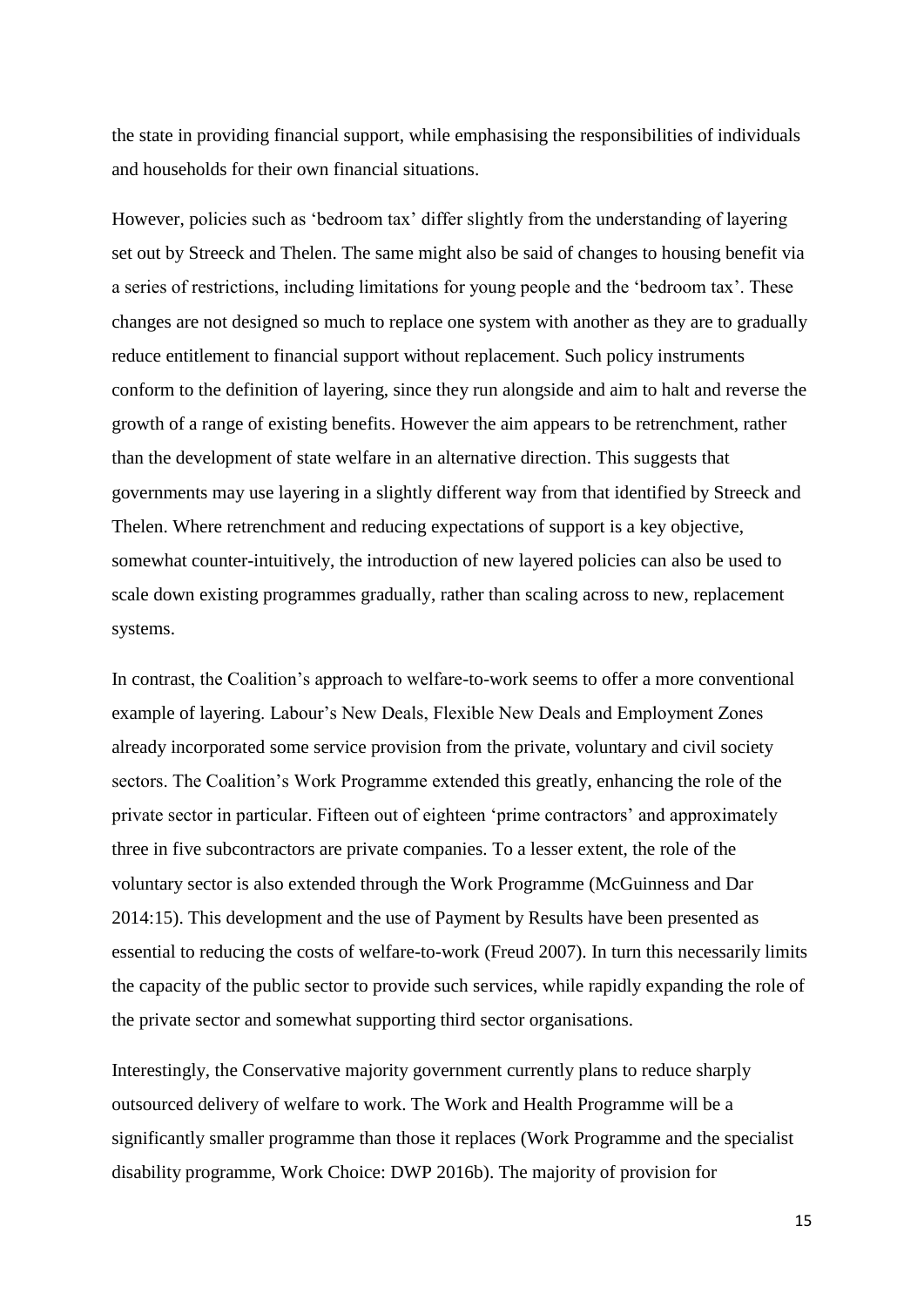unemployed people will therefore move back into Jobcentre Plus, delivered via generalist 'Work Coaches'. Alongside this, there has been a managed decline in the extent of specialist support provided directly by DWP agents (for example, through Disability Employment Advisors: HC Deb 27 January 2016, Col 130WH). Such support is increasingly to be provided through referrals to external local agencies (DWP 2016c). This may significantly enhance the role played by the voluntary sector. This process could provide an early-stage illustration of how the gradual removal of layered programmes such as the Work Programme contributed to the loss of elements of employment support capacity within the DWP. Developments in the 2015 to 2020 parliament in this respect will be of interest, and may provide further refinement in understanding how layering is used in slimming down welfare state programmes.

The third and fourth types of change are 'drift' and 'conversion'. Drift occurs because policies and institutions are not self-sustaining. They require active maintenance and recalibration to be able to respond effectively to new risks and challenges. Without this, they are at risk of being increasingly irrelevant and subject to 'erosion or atrophy' (Streeck and Thelen 2005: 24). Change by drift therefore takes place predominantly through deliberate non-action by policy-makers. Institutions become increasingly unfit for purpose, and ultimately redundant.

Conversion is the redirection of existing policy instruments towards 'new goals, functions or purposes' as a result of emerging challenges or problems (Streeck and Thelen 2005: 26). It is made possible through the gaps between existing institutional regimes and their enactment. If there is a perfect 'fit' between idea and implementation, then there is not much space within which change can occur. However, implementation often requires policy to satisfy a number of different and not necessarily mutually supportive ends. As such it is an inherently 'messy' process, potentially leaving considerable space for re-interpretations.

Drift and conversion are harder to detect in the Coalition's approach to the welfare system as it applies to working age people. However, a significant change in the UK context in recent years, related to the developments already discussed, concerns the structure of the labour market. The UK has moved towards an increasingly flexible labour market, characterized by higher levels of part-time work, self-employment, casualization and short-term contract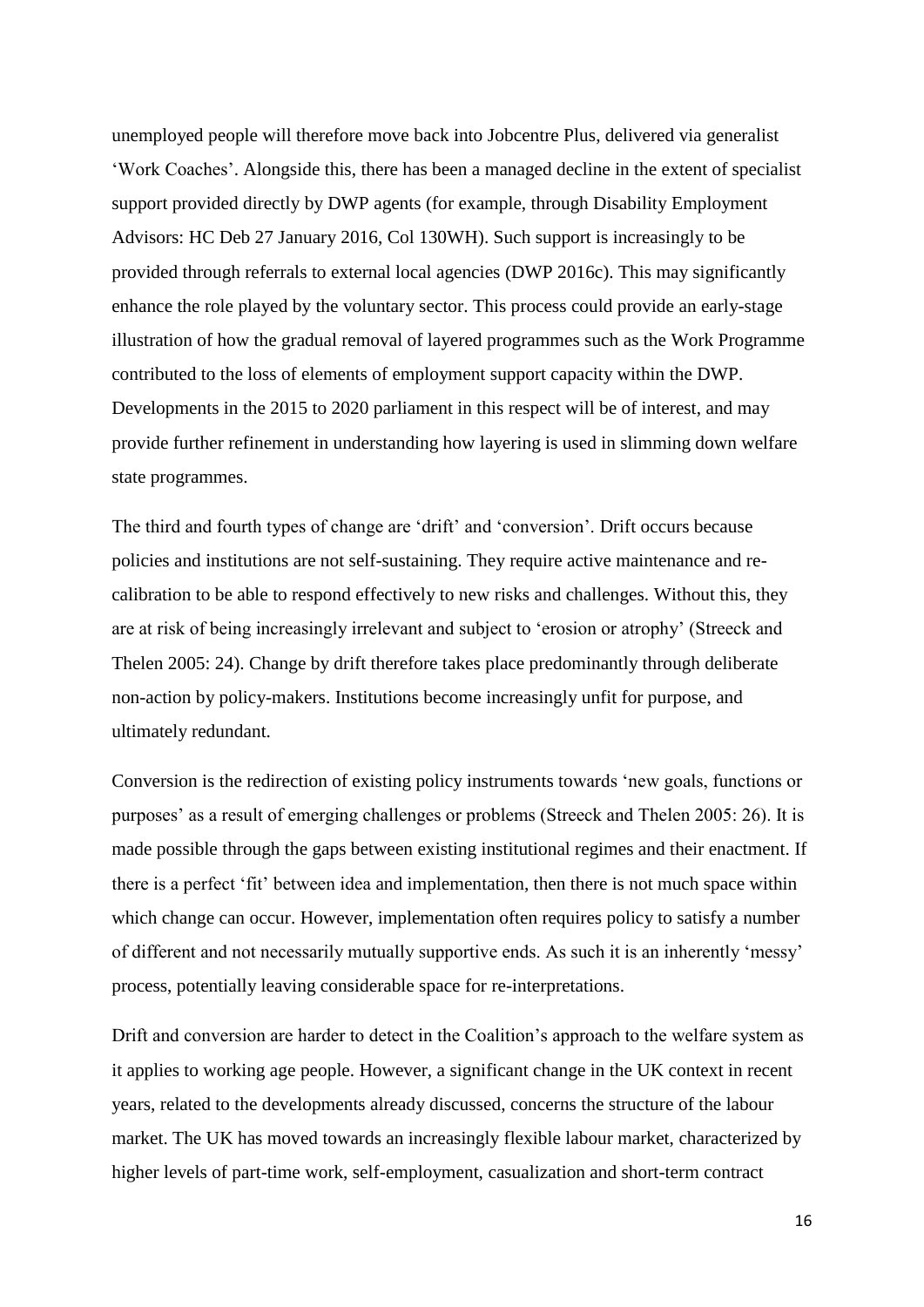employment (Jowett et al. 2014). It also has a higher incidence of low paid work than many other developed countries (Schmuecker 2014: 2). New Labour's tax credits were partly intended to top up low pay. The Coalition built on this through Universal Credit, which aims to link the tax and benefit systems. In doing so, it should enable people to take work where available (even if only temporarily) without fear of losing too much in benefits, or experiencing under and over-payments. This is one of the central aims of the policy (DWP 2010: 4).

Universal Credit therefore offers an example of the conversion of policy instruments to shape the institutions of the welfare state around work. Faced with a labour market that is increasingly characterised by uncertainty, the Coalition's response has not been to address the demand side (for example, by bolstering employment rights), but to make it easier for individuals to work and live with such uncertainty.

The Coalition also weakened the extent to which such instruments can compensate effectively for labour market weaknesses, indicating drift. For example, the cuts in tax credits (benefits originally intended to mitigate low wages) prevent them from fulfilling this function. The uprating of the National Minimum Wage to a National Living Wage by 2020 appears insufficient to outweigh the consequent fall in living standards over the period for low-income families (Johnson 2015). While the objective of Universal Credit is to provide a seamless link between in and out-of-work welfare, appropriate for a more flexible labour market, the decision to cut entitlements for those in and out of work contribute to drift in the policy's ability to compensate for low pay. This reinforces the point that it is essential to consider the detail of implementation in order to understand the extent to which reform bears on policy outcomes. It also indicates that inequality is likely to become more marked in the future, as the direction of policy bears most heavily on the living standards of those on outof-work benefits and on low wages.

#### **4. Conclusion**

Some commentators suggest that the 2010 Coalition government's approach to welfare policy represents a significant departure from the New Labour model, indicating that further divergence is likely to be a feature of the 2015 Conservative government's tenure. Others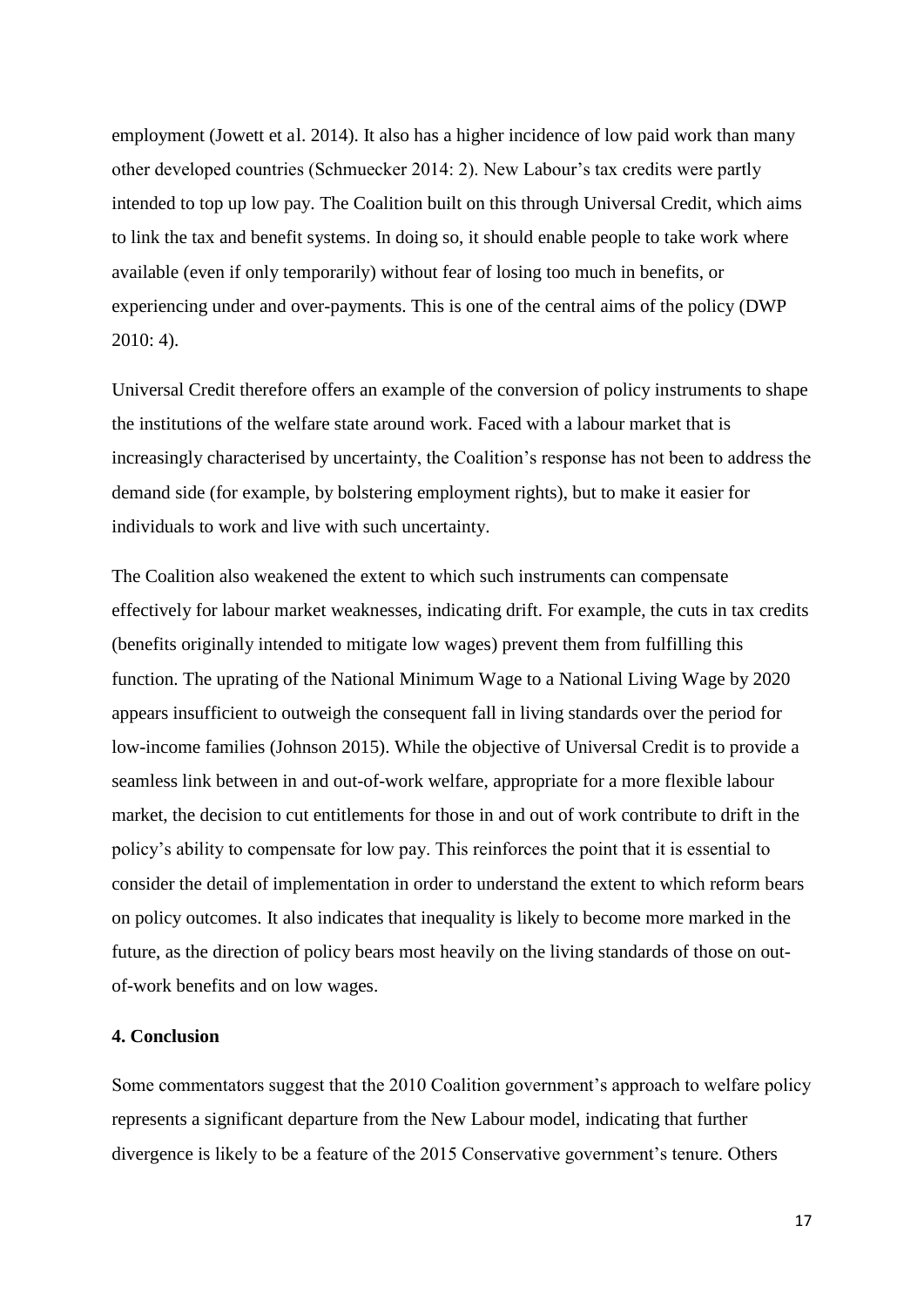detect much greater elements of continuity. The UK's adversarial political system encourages politicians to exaggerate party differences; yet regardless of whether one ultimately perceives change or continuity, it is often difficult to reconcile the promises of change during election campaigns with overall structures of policy after the dust has settled.

Those who point to continuity tend to emphasize similarities in policy structures, instruments and ideas. Stabilising elements include the civil service, public opinion, and the sheer complexity of policy. Those who stress divergence place greater importance on policy outcomes. A central challenge is whether these two different perspectives can be synthesized. This paper has suggested that a focus on change as a process can prove illuminating in this respect, aiding our understanding of how non-disruptive change can lead to significantly divergent outcomes. The utility of the model that we have used in this paper is therefore as a means of reconciling two divergent accounts of the same period, illustrating the potentially transformative capacity of non-radical change.

We see significant outcome changes in terms of benefit strategy, with the Coalition and Conservative approach focusing on reducing and increasingly targeting benefits on retired people and those in paid work. This has the effect of increasing inequality, and the divisions between those in and out of work. This has been achieved through a large number of iterative changes to benefit uprating, entitlement and level. Individually, these are not of transformative importance, but they culminate in significant inequalities. Around welfare-towork policy there has also been a significant reduction in state capacity and infrastructure, resulting in a more minimal welfare state apparatus. Thus while there are real similarities in policy frameworks, outcomes differ and the object of the welfare state has shifted from the mitigation of inequalities and the meeting of needs among unemployed groups in particular, to the embedding of a morality of paid work and individual responsibility.

Despite similarities in policy approaches (a stress on activation, with each party portraying the others as the patrons of 'welfare dependency', however defined; an emphasis on the importance of constraining state expenditure; a shift towards much greater use of non-state bodies as agents in policy delivery; attempts to mobilize disabled people into paid work and cut spending on disability benefits; greater targeting of rent benefits and the reduction of the housing benefit budget; a benefits cap; implementation of a minimum wage at a fairly low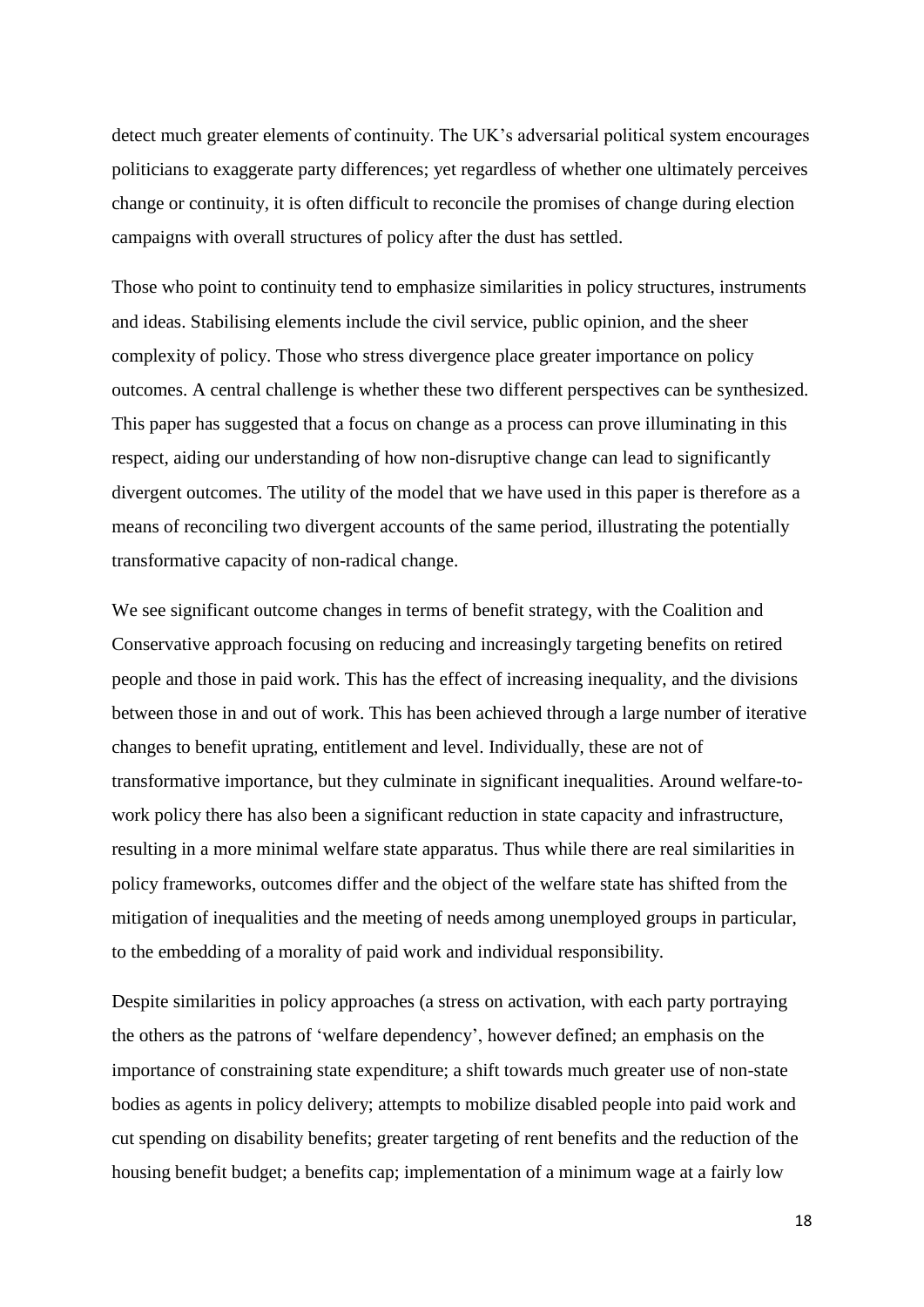level together with supplementation of low wages) the differences in outcomes are sufficient to justify the claim that welfare state policy began moving in a new direction under the Coalition, and latterly under the Conservatives.

We go on to suggest that approaches to policy change which seek to identify first, second and third order changes and do so by differentiating between adjustments to existing policy instruments, the introduction of new instruments and wholesale redirection of the policy paradigm may suffer from weaknesses in the present context. Most changes are first order and some second order. However, these changes add up to a third order redirection of policy because they lead welfare policy towards different outcomes: inequality between 'insiders' retired or in work and unemployed 'outsiders', versus income smoothing across the lifecycle.

We use Streeck and Thelen's 'beyond continuity' approach to analyse these changes, paying particular attention to the displacement of existing policy logics and the layering of policy instruments to achieve change over time. It is, of course, comparatively early to be assessing the full extent of change enacted by the Coalition. We do not offer a definitive account. However, we suggest that the underlying logics are sufficiently altered that the welfare state in Britain is moving along a new trajectory, underpinned by mechanisms that are cumulatively capable of producing transformation. Attention to both the structure and process of change, and the overall impact, is therefore necessary to capture the full extent of current shifts in the British welfare state, from 'Third Way' activation to the morality of paid work as the only legitimate basis for income.

#### **References**

- Beech, M. (2015), The Coalition: a transformative government? In M. Beech and S. Lee (eds), The Conservative-Liberal Coalition: examining the Cameron-Clegg government, Basingstoke: Palgrave Macmillan
- Benstead, S., Marsh, S., Richardson, C., Cartwright, J, Hale, C., Barnet-Cormack, S., Smith, R. (2014), Beyond the barriers. Available from: [http://www.ekklesia.co.uk/files/beyond\\_the\\_barriers\\_ekk.pdf.](http://www.ekklesia.co.uk/files/beyond_the_barriers_ekk.pdf) Accessed January 2015.
- Bevir, M. and Rhodes, R.A.W. (2005), Interpretation and its others, Australian Journal of Political Science, 40, 2: 169-187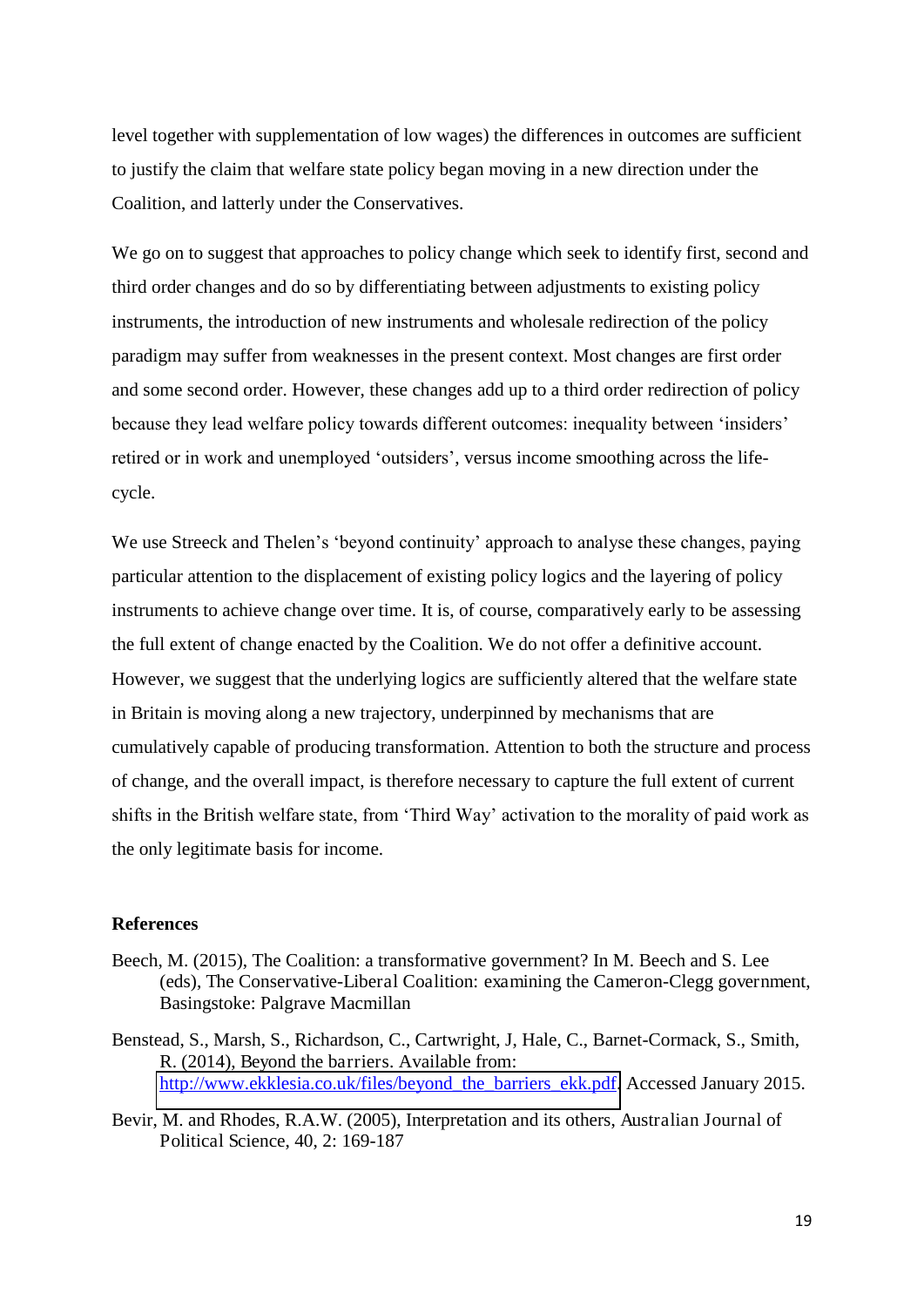- Brewer, M., Browne, J. and Joyce, R. (2011), Child and working-age poverty from 2010 to 2020, IFS Commentary C121, London: Institute for Fiscal Studies
- Browne, J. (2012), The impact of austerity measures on households with children, Available from: [http://www.theministryofparenting.com/wp](http://www.theministryofparenting.com/wp-content/uploads/2012/05/FPI_IFS_Austerity_Jan_2012.pdf)[content/uploads/2012/05/FPI\\_IFS\\_Austerity\\_Jan\\_2012.pdf.](http://www.theministryofparenting.com/wp-content/uploads/2012/05/FPI_IFS_Austerity_Jan_2012.pdf) Accessed January 2015
- Cairney, P. (2011), Public administration in an age of austerity: positive lessons from policy studies, Public Policy and Administration, 27, 3: 230-247
- The Children's Society. (2013), *The benefit cap is a 'blunt instrument'.* Available from: [http://www.childrenssociety.org.uk/news-and-blogs/press-release/benefit-cap](http://www.childrenssociety.org.uk/news-and-blogs/press-release/benefit-cap-blunt-instrument)[blunt-instrument.](http://www.childrenssociety.org.uk/news-and-blogs/press-release/benefit-cap-blunt-instrument) Accessed: January 2015
- Clegg, N. (2011), Parenting speech. Available from: [https://www.gov.uk/government/speeches/parenting-speech-deputy-prime](https://www.gov.uk/government/speeches/parenting-speech-deputy-prime-minister)[minister.](https://www.gov.uk/government/speeches/parenting-speech-deputy-prime-minister) Accessed: June 2013
- Conservative Party. (1987) The next moves forward: 1987 manifesto. Available from: [http://www.conservativemanifesto.com/1987/1987-conservative-manifesto.shtml.](http://www.conservativemanifesto.com/1987/1987-conservative-manifesto.shtml) Accessed: June 2015.
- Craig, D.A. and Porter, D. (2006), Development beyond neoliberalism? Governance, poverty reduction and political economy, Oxon: Routledge
- Deacon, A. and Patrick, R. (2011), A new welfare settlement? The Coalition government and welfare-to-work. In H. Bochel (ed), The Conservative Party and social policy, Bristol: Policy Press
- Driver, S. (2011), Welfare reform and coalition politics in the Age of Austerity. In: S. Lee and M. Beech (eds) The Cameron-Clegg government: coalition politics in an age of austerity, Basingstoke: Palgrave Macmillan
- Duncan Smith, I. (2011a), Speech: families and young people in troubled neighbourhoods. Available from: [https://www.gov.uk/government/speeches/families-and-young-people](https://www.gov.uk/government/speeches/families-and-young-people-in-troubled-neighbourhoods)[in-troubled-neighbourhoods.](https://www.gov.uk/government/speeches/families-and-young-people-in-troubled-neighbourhoods) Accessed January 2012
- Duncan Smith, I. (2011b), Restoring fairness to the welfare system, Available from[:http://www.conservatives.com/News/News\\_stories/2011/10/Restoring\\_fairness\\_t](http://www.conservatives.com/News/News_stories/2011/10/Restoring_fairness_to_the_welfare_system.aspx) [o\\_the\\_welfare\\_system.aspx.](http://www.conservatives.com/News/News_stories/2011/10/Restoring_fairness_to_the_welfare_system.aspx) Accessed January 2012
- Duncan Smith, I. (2012), Speech at the Abbey Centre. Available from [https://www.gov.uk/government/speeches/the-abbey-centre.](https://www.gov.uk/government/speeches/the-abbey-centre) Accessed September 2015
- DWP. (2010), Universal Credit: welfare that works, Cm. 7957, London: the Stationary **Office**
- DWP. (2015a), Households Below Average Income: analysis 2014/15 to 2013/14. Available from[:https://www.gov.uk/government/uploads/system/uploads/attachment\\_data/file/43](https://www.gov.uk/government/uploads/system/uploads/attachment_data/file/437246/households-below-average-income-1994-95-to-2013-14.pdf) [7246/households-below-average-income-1994-95-to-2013-14.pdf.](https://www.gov.uk/government/uploads/system/uploads/attachment_data/file/437246/households-below-average-income-1994-95-to-2013-14.pdf) Accessed December 2015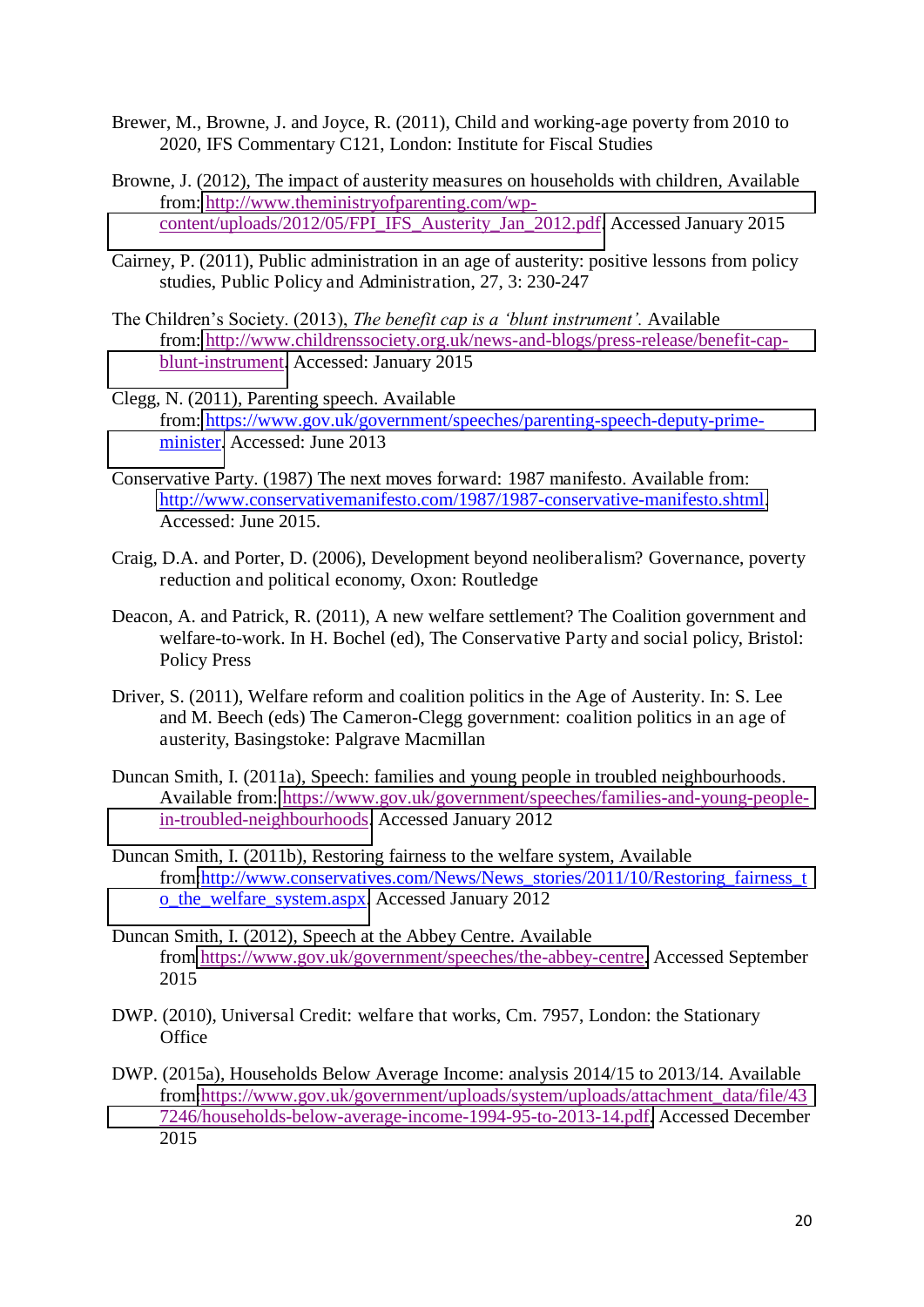- DWP. (2015b), Government to strengthen child poverty measure. Available from: [https://www.gov.uk/government/news/government-to-strengthen-child-poverty](https://www.gov.uk/government/news/government-to-strengthen-child-poverty-measure)[measure.](https://www.gov.uk/government/news/government-to-strengthen-child-poverty-measure) Accessed December 2015
- DWP. (2016a), Jobseekers Allowance and Employment and Support Allowance sanctions: decisions made to March 2016. Available from: [https://www.gov.uk/government/statistics/jobseekers-allowance-and-employment-and](https://www.gov.uk/government/statistics/jobseekers-allowance-and-employment-and-support-allowance-sanctions-decisions-made-to-march-2016)[support-allowance-sanctions-decisions-made-to-march-2016.](https://www.gov.uk/government/statistics/jobseekers-allowance-and-employment-and-support-allowance-sanctions-decisions-made-to-march-2016) Accessed September 2016
- DWP. (2016b), Prior information notice. Available from: [http://base-uk.org/sites/base](http://base-uk.org/sites/base-uk.org/files/news/16-05/dwp_-_whp.pdf)[uk.org/files/news/16-05/dwp\\_-\\_whp.pdf.](http://base-uk.org/sites/base-uk.org/files/news/16-05/dwp_-_whp.pdf) Accessed September 2016
- DWP. (2016c), Written evidence from the Department for Work and Pensions. Available from: [http://data.parliament.uk/writtenevidence/committeeevidence.svc/evidencedocument/w](http://data.parliament.uk/writtenevidence/committeeevidence.svc/evidencedocument/work-and-pensions-committee/the-future-of-jobcentre-plus/written/32277.pdf) [ork-and-pensions-committee/the-future-of-jobcentre-plus/written/32277.pdf.](http://data.parliament.uk/writtenevidence/committeeevidence.svc/evidencedocument/work-and-pensions-committee/the-future-of-jobcentre-plus/written/32277.pdf) Accessed September 2016
- Dwyer, P. and Wright, S. (2014), Universal Credit, ubiquitous conditionality and its implications for social citizenship, Journal of Poverty and Social Justice. 22, 1. 27-35.
- Finch, D. (2016), Making the most of UC: final report of the Resolution Foundation on Universal Credit. Available from: [http://www.resolutionfoundation.org/wp](http://www.resolutionfoundation.org/wp-content/uploads/2015/06/UC-FINAL-REPORT2.pdf)[content/uploads/2015/06/UC-FINAL-REPORT2.pdf.](http://www.resolutionfoundation.org/wp-content/uploads/2015/06/UC-FINAL-REPORT2.pdf) Accessed September 2016
- Freud, D. (2007), Reducing dependency, increasing opportunity: options for the future of welfare-to-work, London: Department for Work and Pensions
- Hall, P.A. (1993), Policy paradigms, social learning and the state, Comparative Politics, 25, 3: 275-296
- Hay, C. (2002), Political Analysis, Basingstoke: Palgrave Macmillan
- Hay, C. (2010), Chronicles of a death foretold: the Winter of Discontent and construction of the crisis of British Keynesianism, Parliamentary Affairs, 63, 3: 446-470
- Hay, C. and Farrall, S. (2014), 'Interrogating and conceptualising the legacy of Thatcherism'. In S. Farrall and C. Hay (eds) The legacy of Thatcherism: assessing and exploring Thatcherite social and economic policies, Oxford: Oxford University Press/British Academy
- Hayton, R. and McEnhill, L. (2015), Cameron's Conservative Party, social liberalism and social justice, British Politics, 10, 2: 131-147
- Hickson, K. (2009), Conservatism and the poor: Conservative Party attitudes to poverty and inequality since the 1970s, British Politics, 4, 3: 346-362
- Hills, J. (2013), *Labour's record on cash transfers, inequality and the life cycle.* Available from: [http://sticerd.lse.ac.uk/dps/case/spcc/SWP05.pdf.](http://sticerd.lse.ac.uk/dps/case/spcc/SWP05.pdf) Accessed June 2015
- Hills, J. (2015a), *The Coalition's record on cash transfers, poverty and inequality, 2010* 2015. Available from: [http://sticerd.lse.ac.uk/dps/case/spcc/WP11.pdf.](http://sticerd.lse.ac.uk/dps/case/spcc/WP11.pdf) Accessed January 2016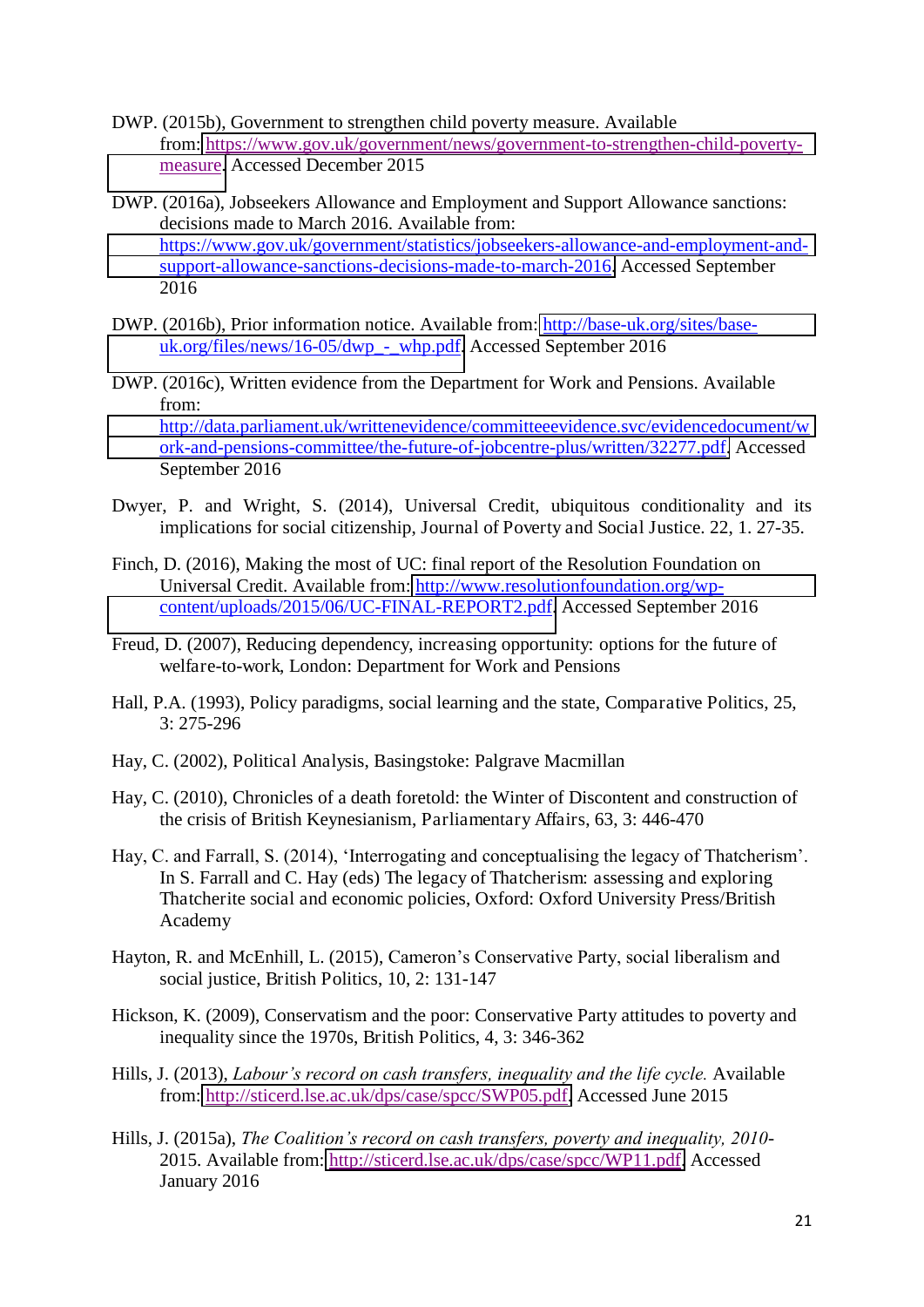- Hills, J. (2015b), *The Coalition's record on poverty, inequality and cash transfers, 2010* 2015 (summary). Available from:<http://sticerd.lse.ac.uk/dps/case/spcc/SWP11.pdf>. Accessed September 2015
- HM Government. (2010), The Coalition: our programme for Government, London: Cabinet **Office**
- HM Treasury. (2013), Budget 2013, HC 1033, London: the Stationary Office
- HM Treasury. (2015a), Summer budget 2015, HC 264, London: the Stationary Office
- HM Treasury. (2015b), Spending Review and Autumn Statement 2015, Cmnd 9162, London: HMSO.

Hood, A. (2015), Benefit changes and distributional analysis. Available from: [http://www.ifs.org.uk/publications/7855.](http://www.ifs.org.uk/publications/7855) Accessed October 2015

Johnson, P. (2015), Opening remarks. Available

from: [http://www.ifs.org.uk/uploads/publications/budgets/Budgets%202015/Summer/openin](http://www.ifs.org.uk/uploads/publications/budgets/Budgets%202015/Summer/opening_remarks.pdf) [g\\_remarks.pdf](http://www.ifs.org.uk/uploads/publications/budgets/Budgets%202015/Summer/opening_remarks.pdf)

- Jordan, G. and Cairney, B. (2013), What is the "dominant model" of British policy-making? Comparing majoritarian and policy community ideas', British Politics, 8, 3: 233-259
- Joyce, R. (2012), Thoughts on a benefit cap. Available from: [http://www.ifs.org.uk/publications/6012.](http://www.ifs.org.uk/publications/6012) Accessed June 2015
- Jowett, A., Taylor, C., Hardie, M., Khan, Z. (2014), An international perspective on the UK *–* labour market performance. Available from: [http://www.ons.gov.uk/ons/dcp171766\\_351306.pdf.](http://www.ons.gov.uk/ons/dcp171766_351306.pdf) Accessed January 2015
- Katznelson, I. (2003), Periodization and preferences: reflections on purposive action in comparative historical social science. In J. Mahoney and D. Rueschemeyer (eds), Comparative historical analysis in the social sciences, Cambridge: Cambridge University Press
- Krasner, S.D. (1984), Approaches to the State: alternative conceptions and historical dynamics, Comparative Politics. 16, 2: 223-246
- Lijphart, A. (1999), Patterns of Democracy. London: Yale University Press
- Lister, R. and Bennett, F. (2010), The new "champion of progressive ideals"? Cameron's Conservative Party: poverty, family policy and welfare reform, Renewal, 18: 1-2: 84- 109
- McEnhill, L. (2015), Unity and distinctiveness in UK coalition government: lessons for junior parties, Political Quarterly. 86, 1: 101-109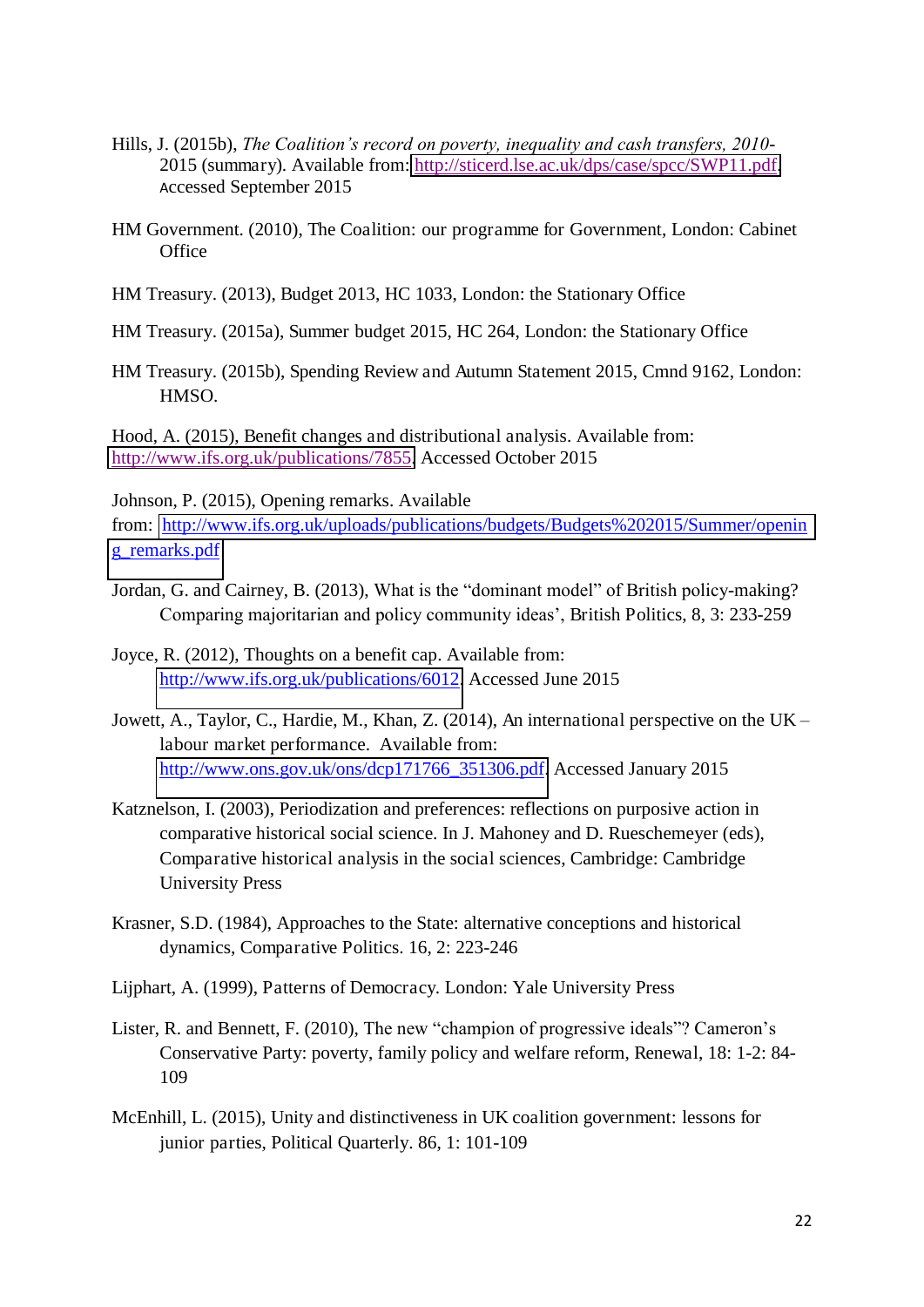- McGuinness, F. (2015), Poverty in the UK: statistics. House of Commons Library briefing paper, No. 7096
- McGuinness, F. and Dar, A. (2014), Work Programme. House of Commons Library standard note, SN/EP/6430
- McKay, S. and Rowlingson, K. (2011), Social security and welfare reform. In H. Bochel (ed), The Conservative Party and social policy. Bristol: Policy Press
- Oakley, M. (2014), Independent review of the *operation of Jobseeker's Allowance sanctions*  validated by the Jobseekers Act 2013. London: Department for Work and Pensions
- ONS (2015), Households below average income, Available at: [https://www.gov.uk/government/statistics/households-below-average-income-](https://www.gov.uk/government/statistics/households-below-average-income-19941995-to-20132014)[19941995-to-20132014](https://www.gov.uk/government/statistics/households-below-average-income-19941995-to-20132014)
- Page, R. (2015), The Coalition, poverty and social security in M. Beech and S. Lee (eds) The Conservative-Liberal coalition: Examining the Cameron-Clegg Government, Basingstoke: Palgrave
- Patrick, R. (2012), Work as the primary "duty" of the responsible citizen: a critique of this work-centred approach, People Place and Policy Online. 6, 1: 5-15
- Piachaud, D. and Sutherland, H. (2001), Child poverty in Britain and the New Labour government, Journal of Social Policy. 30, 1: 96-118
- Pierson, P. (1994), Dismantling the welfare state? Thatcher, Reagan and the politics of retrenchment, Cambridge: Cambridge University Press
- Schmuecker, K. (2014), Future of the UK labour market, York: Joseph Rowntree Foundation
- Social Justice Policy Group. (2007), Breakthrough Britain: Economic dependency and worklessness. Available from: [http://www.centreforsocialjustice.org.uk/UserStorage/pdf/Pdf%20reports/BB\\_economi](http://www.centreforsocialjustice.org.uk/UserStorage/pdf/Pdf%20reports/BB_economic.pdf) [c.pdf.](http://www.centreforsocialjustice.org.uk/UserStorage/pdf/Pdf%20reports/BB_economic.pdf)
- Stewart, K. (2007), Equality and social justice, in A. Seldon (ed.) *Blair's Britain, 1997*-2007, Cambridge: Cambridge University Press
- Streeck, W.G. and Thelen, K. (2005), Beyond continuity: institutional change in advanced political economies, Oxford: Oxford University Press
- Taylor-Gooby, P. (2014), Commentary: what were the lasting effects of Thatcher's legacy for social security? in S. Farrall and C. Hay (eds) The legacy of Thatcherism: assessing and exploring Thatcherite social and economic policies, Oxford: Oxford University Press